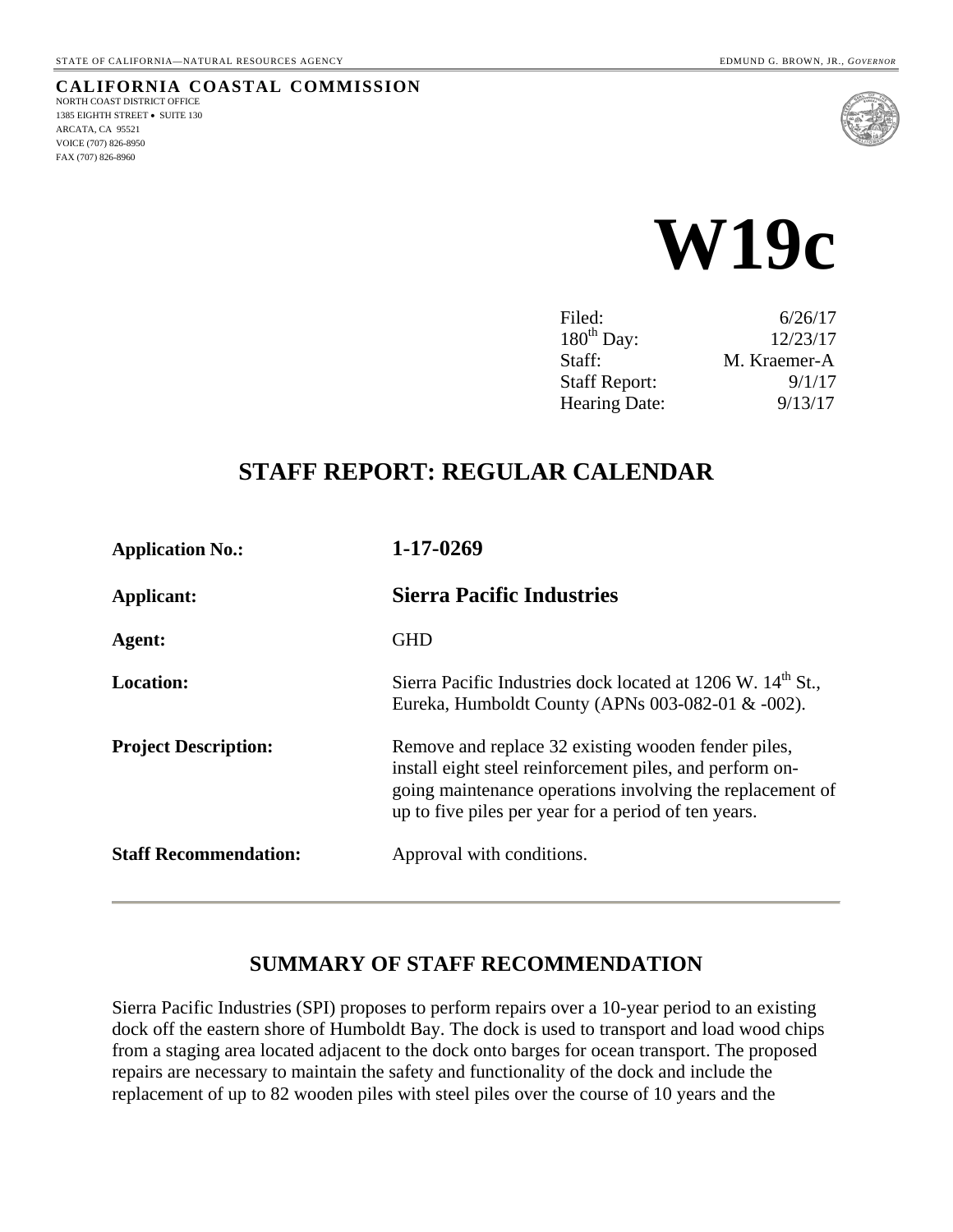#### 1-17-0269 (Sierra Pacific Industries)

installation of eight additional steel support piles in the first year of work. Work would be performed from the dock using a crane, and piles would be removed and installed with a vibratory hammer. A portion of the pile replacement work may be performed from a barge located on the western side of the dock in a navigation channel, but all work performed in shallow water would be done with a crane from the dock.

The majority of the proposed work constitutes a repair and maintenance project pursuant to Section 30610(d) of the Coastal Act and Section 13252 of the Commission's regulations. The repair and maintenance portion of the work includes the replacement of 32 piles in the first year and the replacement of 50 piles during the course of 10 years. In its consideration of a repair and maintenance project, the Commission reviews whether the proposed method of repair or maintenance – not the underlying existing development – is consistent with the Chapter 3 policies of the Coastal Act.

The eight piles proposed to be installed as support for the existing chip conveyor structure constitute new development. The proposed new fill is an allowable use for fill in coastal waters under Section 30233(a)(1) of the Coastal Act, which allows fill for port, energy, and coastal dependent industrial facilities.

The installation of both the new and replacement piles have the potential to adversely affect wetlands and the biological productivity and quality of coastal waters by impacting: (1) eelgrass habitat from placement of new piles; and (2) water quality from the discharge of debris and hazardous materials generated during construction. Native eelgrass (*Zostera marina*) grows in the project area where SPI proposes to install the eight new piles, and eelgrass may grow within five meters of areas where SPI proposes to perform pile replacement work. Staff recommends **Special Condition 5**, which requires that a final Eelgrass Mitigation and Monitoring Plan be submitted which provides that the loss of eelgrass habitat resulting from the installation of the eight new additional piles will be mitigated as proposed by the applicant by the removal of 16 derelict piles south of the subject dock. Removal of the derelict piles will allow eelgrass to recolonize the mudflat area currently displaced by the piles to be removed. Special Condition 5 also requires that the final mitigation and monitoring plan provide for yearly monitoring of the area of eelgrass habitat where pile replacement work would be performed over the life of the project to ensure that the construction does not adversely affect adjacent eelgrass habitat. If unanticipated damage to eelgrass habitat is observed, the applicant must submit a plan for compensatory mitigation in the form of a permit amendment request. To prevent water quality impacts, the applicant proposes and **Special Condition 4** requires the applicant to comply with certain construction responsibilities.

Staff believes that the proposed project, as conditioned, is consistent with all applicable Chapter 3 policies of the Coastal Act. The motion to adopt the staff recommendation of **approval** of Coastal Development Permit (CDP) 1-17-0269 with special conditions is found on **[page 4.](#page-3-0)**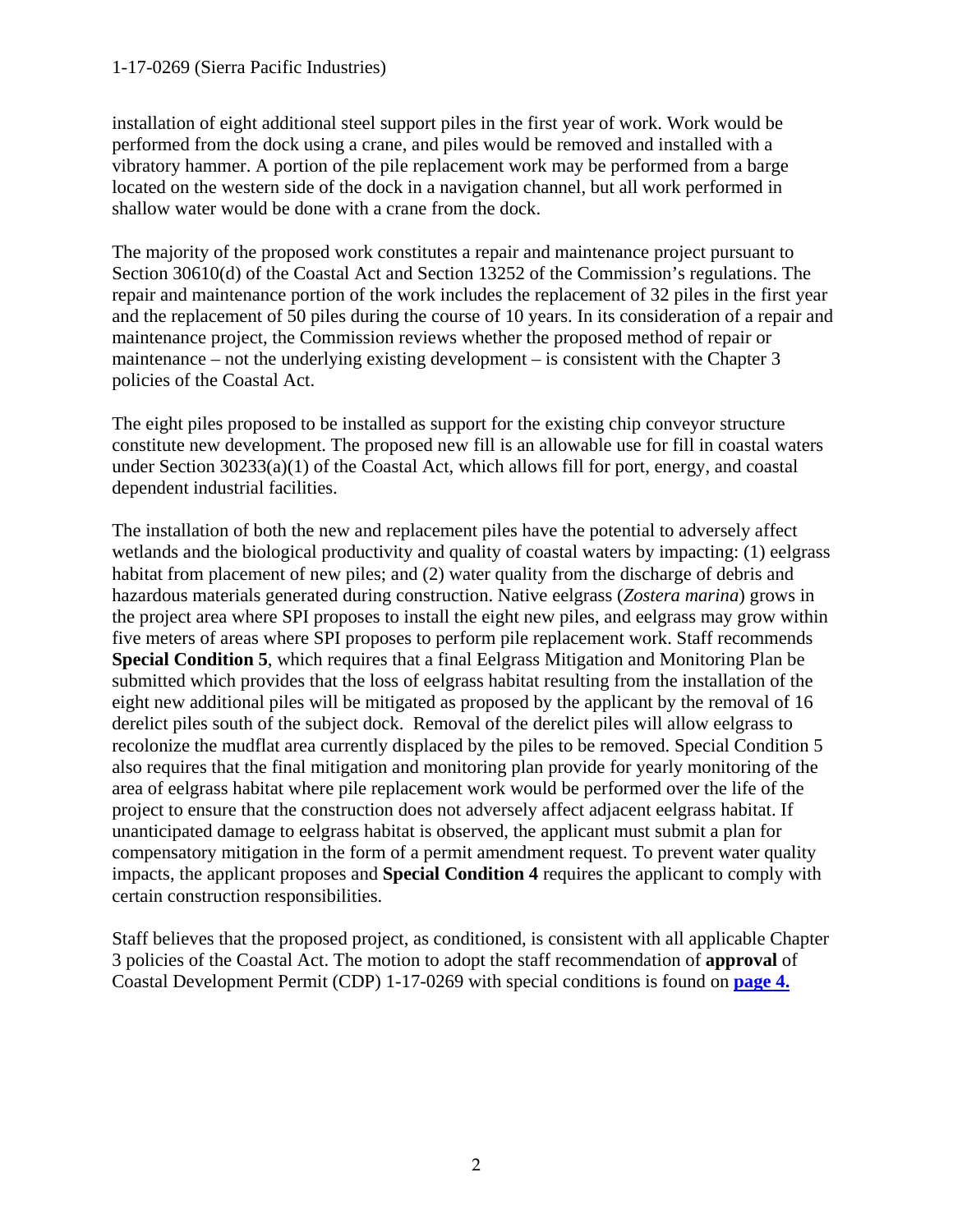# **TABLE OF CONTENTS**

| П. |                                                                |  |
|----|----------------------------------------------------------------|--|
|    |                                                                |  |
|    |                                                                |  |
|    |                                                                |  |
|    |                                                                |  |
|    |                                                                |  |
|    |                                                                |  |
|    | E. PERMIT AUTHORITY FOR REPAIR AND MAINTENANCE DEVELOPMENT 14  |  |
|    |                                                                |  |
|    | G. FILL IN COASTAL WATERS AND PROTECTION OF MARINE RESOURCES17 |  |
|    |                                                                |  |
|    |                                                                |  |
|    |                                                                |  |
|    |                                                                |  |

# **APPENDICES**

[Appendix A – Substantive File Documents](#page-27-0) 

# **EXHIBITS**

[Exhibit 1 – Regional Location Map](https://documents.coastal.ca.gov/reports/2017/9/w19c/w19c-9-2017-exhibits.pdf) [Exhibit 2 – Vicinity Map](https://documents.coastal.ca.gov/reports/2017/9/w19c/w19c-9-2017-exhibits.pdf) [Exhibit 3 – Parcel Map](https://documents.coastal.ca.gov/reports/2017/9/w19c/w19c-9-2017-exhibits.pdf) [Exhibit 4 – Project Plans](https://documents.coastal.ca.gov/reports/2017/9/w19c/w19c-9-2017-exhibits.pdf) [Exhibit 3 – Preliminary Eelgrass Survey](https://documents.coastal.ca.gov/reports/2017/9/w19c/w19c-9-2017-exhibits.pdf)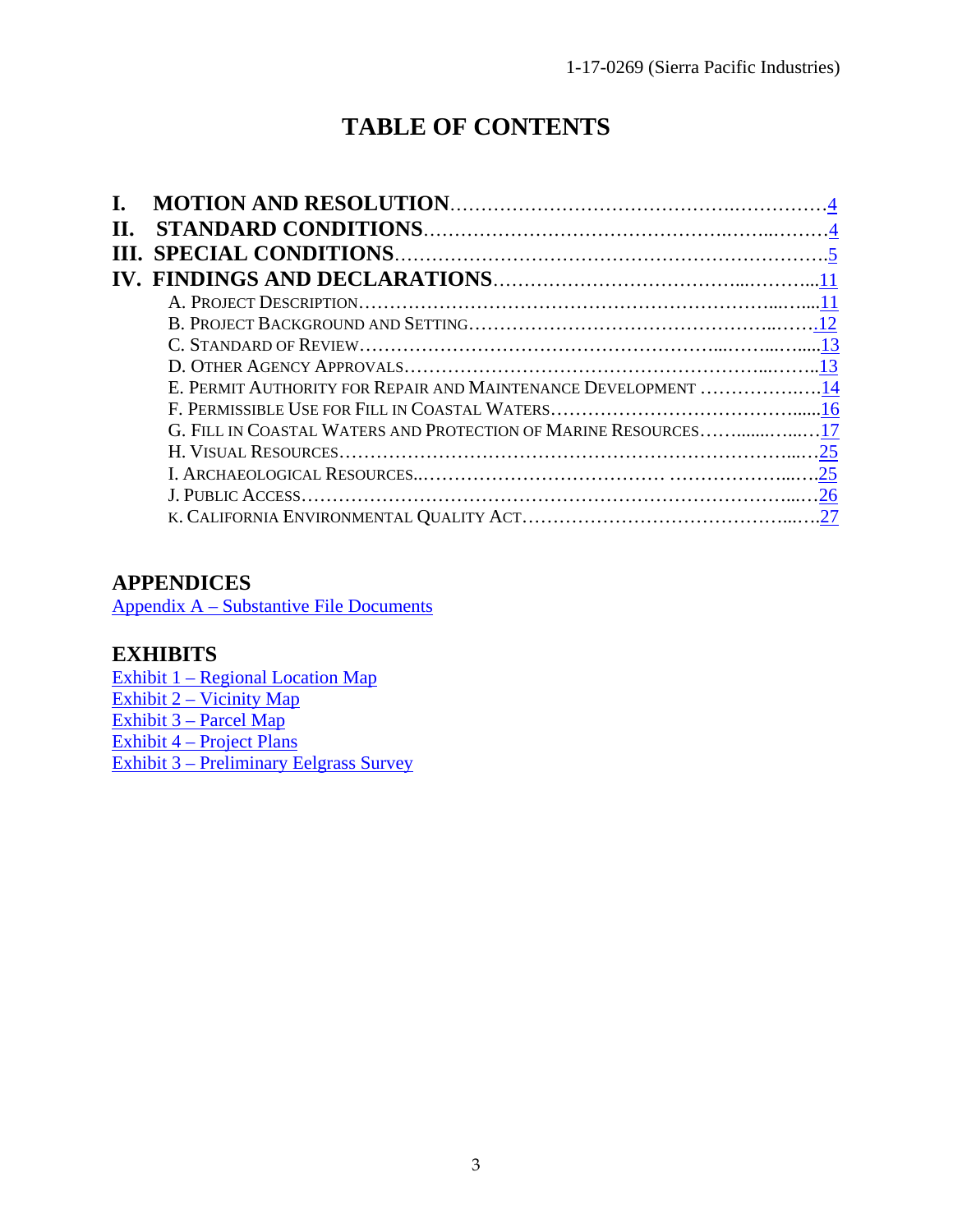# <span id="page-3-0"></span>**I. MOTION AND RESOLUTION**

#### **Motion:**

*I move that the Commission approve Coastal Development Permit Application No. 1-17-0269 subject to the conditions set forth in the staff recommendation.* 

Staff recommends a **YES** vote on the foregoing motion. Passage of this motion will result in conditional approval of the permit and adoption of the following resolution and findings. The motion passes only by affirmative vote of a majority of the Commissioners present.

#### **Resolution:**

*The Commission hereby approves coastal development permit 1-17-0269 and adopts the findings set forth below on grounds that the development as conditioned will be in conformity with the policies of Chapter 3 of the Coastal Act and will not prejudice the ability of the local government having jurisdiction over the area to prepare a Local Coastal Program conforming to the provisions of Chapter 3. Approval of the permit complies with the California Environmental Quality Act because either 1) feasible mitigation measures and/or alternatives*  have been incorporated to substantially lessen any significant adverse effects of *the development on the environment, or 2) there are no further feasible mitigation measures or alternatives that would substantially lessen any significant adverse impacts of the development on the environment.* 

# <span id="page-3-1"></span>**II. STANDARD CONDITIONS**

This permit is granted subject to the following standard conditions:

- 1. **Notice of Receipt and Acknowledgment**. The permit is not valid and development shall not commence until a copy of the permit, signed by the permittee or authorized agent, acknowledging receipt of the permit and acceptance of the terms and conditions, is returned to the Commission office.
- 2. **Expiration.** If development has not commenced, the permit will expire two years from the date on which the Commission voted on the application. Development shall be pursued in a diligent manner and completed in a reasonable period of time. Application for extension of the permit must be made prior to the expiration date.
- 3. **Interpretation.** Any questions of intent of interpretation of any condition will be resolved by the Executive Director or the Commission.
- 4. **Assignment.** The permit may be assigned to any qualified person, provided assignee files with the Commission an affidavit accepting all terms and conditions of the permit.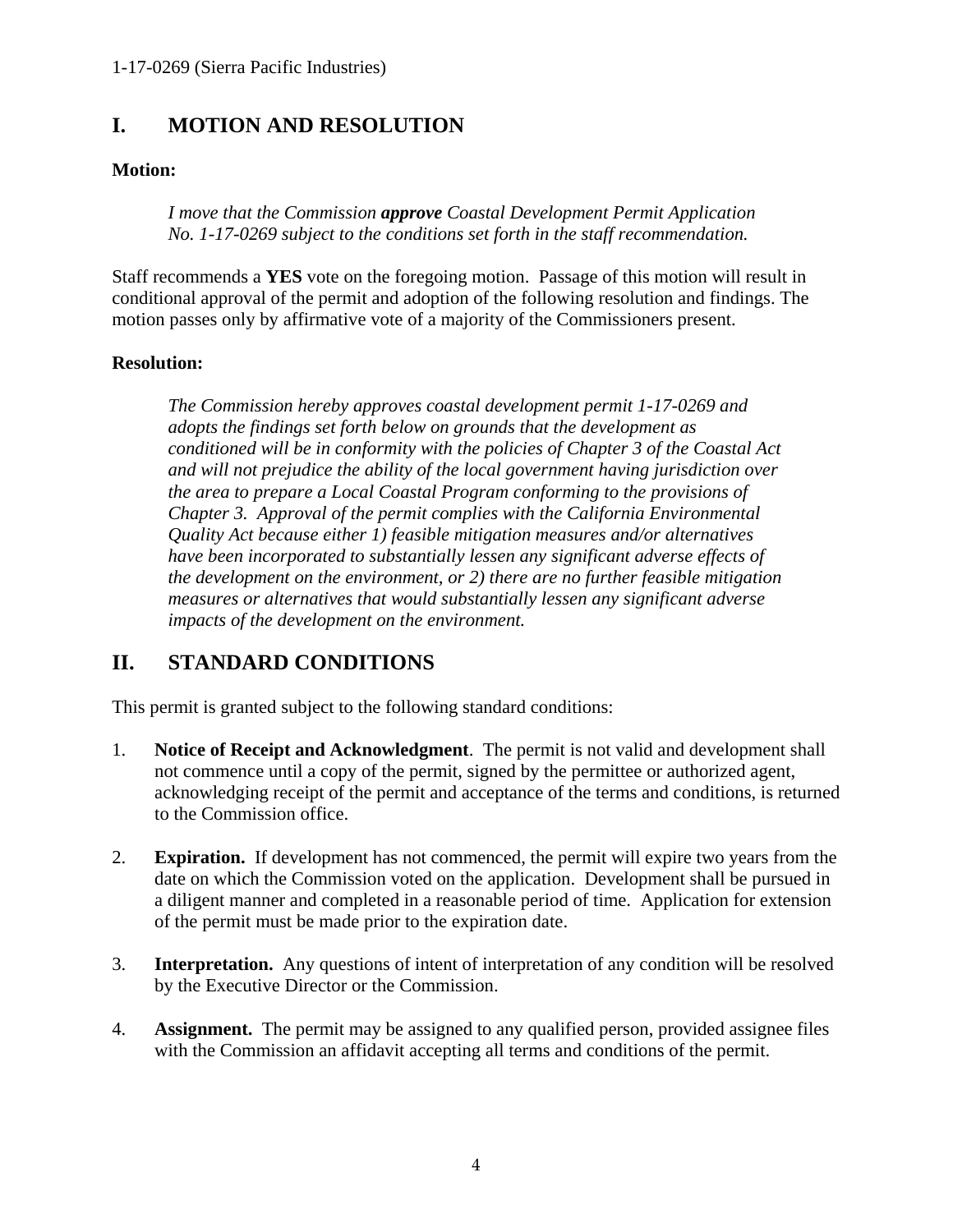5. **Terms and Conditions Run with the Land.** These terms and conditions shall be perpetual, and it is the intention of the Commission and the permittee to bind all future owners and possessors of the subject property to the terms and conditions.

# <span id="page-4-0"></span>**III. SPECIAL CONDITIONS**

This permit is granted subject to the following special conditions:

- **1. North Coast Regional Water Quality Control Board Approval.** PRIOR TO ISSUANCE OF COASTAL DEVELOPMENT PERMIT 1-17-0269, the applicant shall provide to the Executive Director a copy of a permit issued by the North Coast Regional Water Quality Control Board (Regional Board), or letter of permission, or evidence that no permit or permission is required. The applicant shall inform the Executive Director of any changes to the project required by the Regional Board. Such changes shall not be incorporated into the project until the applicant obtains a Commission amendment to this coastal development permit, unless the Executive Director determines that no amendment is legally required.
- **2. U.S. Army Corps of Engineers Approval.** PRIOR TO COMMENCEMENT OF ANY CONSTRUCTION, the applicant shall provide to the Executive Director a copy of a permit issued by the Army Corps of Engineers, or letter of permission, or evidence that no permit or permission is required. The applicant shall inform the Executive Director of any changes to the project required by the Army Corps of Engineers. Such changes shall not be incorporated into the project until the applicant obtains a Commission amendment to this coastal development permit, unless the Executive Director determines that no amendment is legally required.
- **3. Length of Development Authorization.** Development authorized by this permit is valid for five (5) years from the date of Commission approval (until September 13, 2022). One request for an additional five-year period of development authorization may be accepted, reviewed, and approved by the Executive Director for a maximum total of ten (10) years of development authorization (until September 13, 2027), provided that the request would not substantively alter the project description and/or require modifications of conditions due to new information or technology or other changed circumstances. The request for an additional five-year period of development authorization shall be made prior to September 13, 2022. If the request for an additional five-year period would substantively alter the project description and/or require modifications of conditions due to new information or technology or other changed circumstances, an amendment to this permit will be necessary. All dock structural repair work proposed after September 2027, or after 2022 if no additional five-year period of authorization has been granted by the Executive Director or amendment has been obtained, shall require a new coastal development permit.

### **4. Annual Dock Repair Plan.**

A. BY FEBRUARY 15th OF EACH YEAR OF REPAIR WORK FROM 2018- 2027, the applicant shall submit, for the review and written approval of the Executive Director, a final dock repair plan for that year of dock construction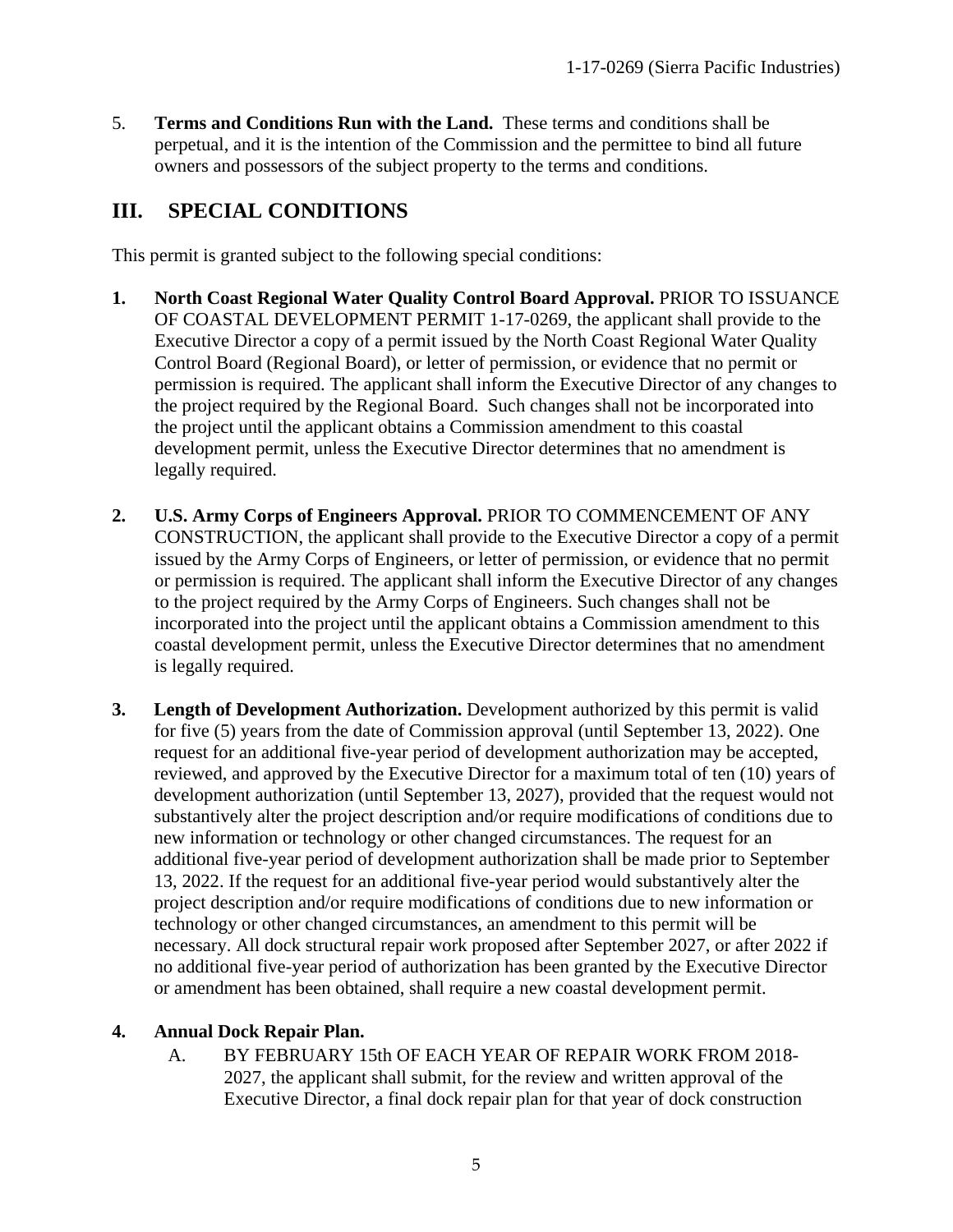consistent with the terms and conditions of this permit. The final dock repair plan shall include:

- i. A project description and corresponding site plan that identify the proposed piles to be removed/replaced during that construction year.
- ii. A detailed work plan that describes the tentative order, duration, and timing of construction activities, and any changes from the previous year to the construction plans including the equipment, staging area, and disposal location utilized.
- iii. For any replacement pile work that is proposed within five meters of eelgrass habitat, a pre-construction eelgrass survey and eelgrass monitoring and mitigation plan as further described in **Special Condition 5-C** below.
- iv. Evidence that the proposed replacement work will be consistent with all Standard and Special Conditions of this permit, including the limitations on timing of in-water construction and number of piles to be replaced specified in **Special Condition 5** below.
- v. Evidence that all relevant agency approvals, including permits from the Army Corps of Engineers, North Coast Regional Water Quality Control Board, and the Humboldt Bay Harbor, Recreation, and Conservation District have been obtained for that year's work. If another agency permit expires, the applicant shall cease all construction activities until a new or updated permit is approved.
- B. The permittee shall undertake development in accordance with the approved final dock repair plans. Any proposed changes to the approved final dock repair plans shall be reported to the Executive Director. No changes to the approved final dock repair plans shall occur without a Commission amendment to this CDP, unless the Executive Director determines that no amendment is legally required.
- **5. Construction Responsibilities.** The permittee shall comply with the Construction Best Management Practices listed in the applicant's "Project Design" section of the document entitled "Sierra Pacific Industries Eureka Dock Limited Piling Replacement Project Description" and dated August 9, 2017**,** except as modified herein. The permittee shall comply with the following Best Management Practices:
	- A. Timing of construction: In accordance with SPI's proposal, in-water construction authorized by this permit shall be conducted only during the period of July  $15<sup>th</sup>$ through October  $15<sup>th</sup>$  of each year to avoid impacts to salmonids.
	- B. Rainfall avoidance:
		- i. All construction activities shall occur during periods of dry weather only; and
		- ii. If rainfall is forecasted during the time construction activities are being performed (i.e., the National Weather Service's Northwestern California forecast for the Eureka area predicts a greater than 50 percent chance of precipitation for the timeframe in which the work is to be conducted), all onsite stockpiles of soil, gravel, and construction debris shall be covered and secured before the onset of precipitation.
	- C. Eelgrass avoidance: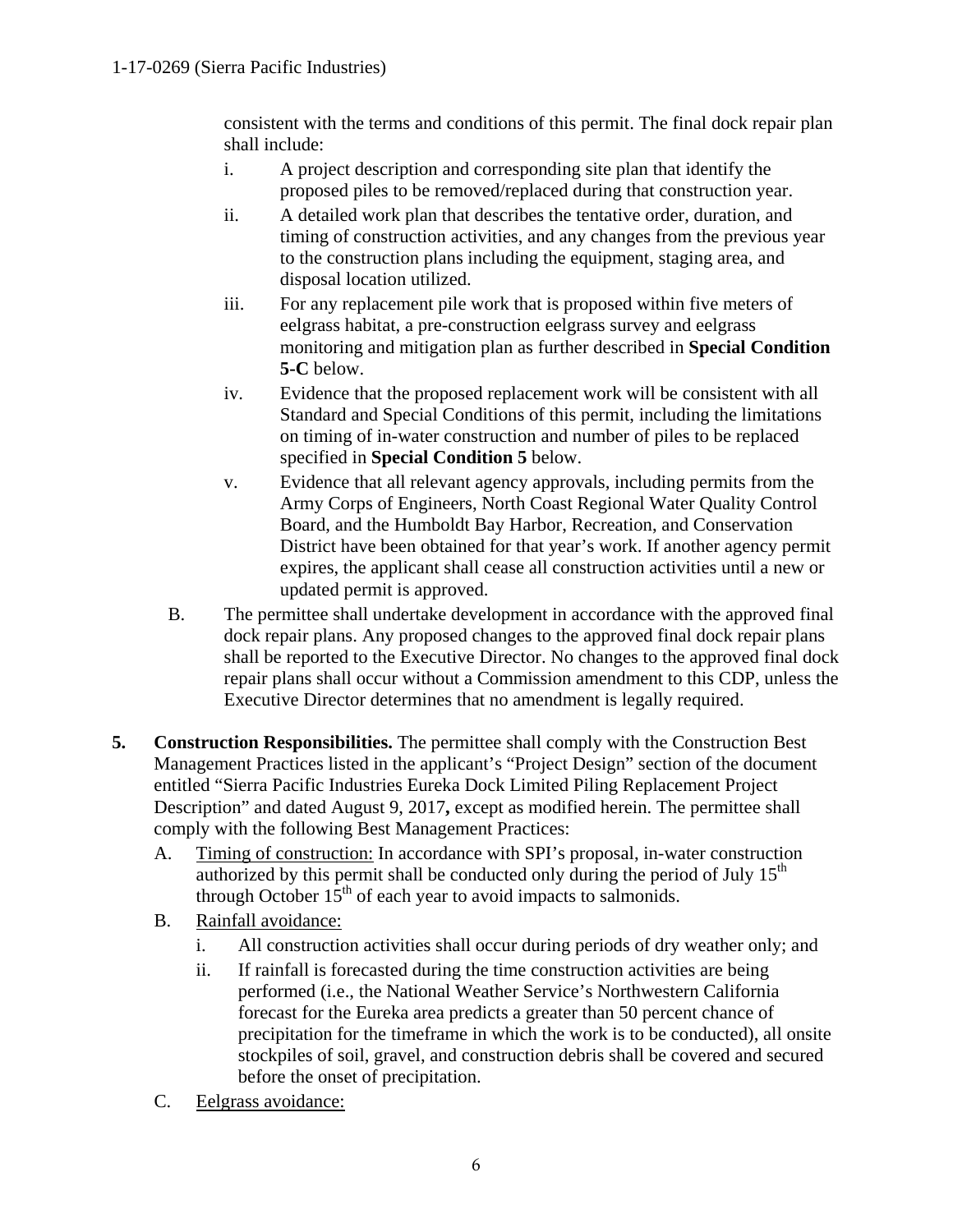- i. Pre-construction training shall be provided for all on-site contractors by a qualified biologist to educate personnel on the biological restrictions and sensitivity of habitats in and adjacent to the construction area, including the need to avoid eelgrass habitat; and
- ii. The use of barge and tug shall be limited to the dredged channel on the western side of the dock and the barge shall not be permitted to ground or anchor in eelgrass habitat.
- D. Pile removal:
	- i. The permittee shall remove timber piles proposed for removal in their entirety. Piles that cannot be removed in the entirety shall be cut off at least one foot below the level of the mudline.
- E. Pile installation:
	- i. Piles to be installed shall consist only of 12-inch-diameter steel piles coated with fusion bonded epoxy; and
	- ii. To protect fish from the acoustic impacts of pile driving, the use of impact pile driving shall be prohibited.
- F. Staging and stockpiling:
	- i. Construction equipment and materials shall be staged and stockpiled away from coastal waters at the SPI facility.
- G. Debris Disposal:
	- i. To the maximum extent feasible, the permittee shall prevent debris from entering the water. Debris held on the dock shall be contained at all times, and covered with plastic sheeting during high winds and/or precipitation; and
	- ii. During construction, all trash shall be removed from the work site and disposed of on a regular basis to avoid contamination of habitat. All debris resulting from construction activities shall be removed from the project site within 10 days of project completion and/or prior to the onset of the rainy season, whichever is earlier.
- H. Use of heavy equipment:
	- i. Any fueling and maintenance of equipment shall take place at a designated area located at least 50 feet from coastal waters, drainage courses, and storm drain inlets (unless those inlets are blocked to protect against fuel spills). The fueling and maintenance area shall be designed to fully contain any spills of fuel, oil, or other contaminants;
	- ii. Equipment used over the water shall use biodiesel and vegetable based hydraulic oil; and
	- iii. No fuels, lubricants, or solvents shall be allowed to enter coastal waters. All equipment shall be inspected for leaks prior to commencing work. Spill containment trays shall be placed around the
- I. Removal of pressure-treated wood:
	- i. Pile waste from removed creosote-treated or ACZA-treated piles shall be transported to an accredited laboratory and tested to determine proper disposal requirements. Nonhazardous materials shall be transported to Andersen Landfill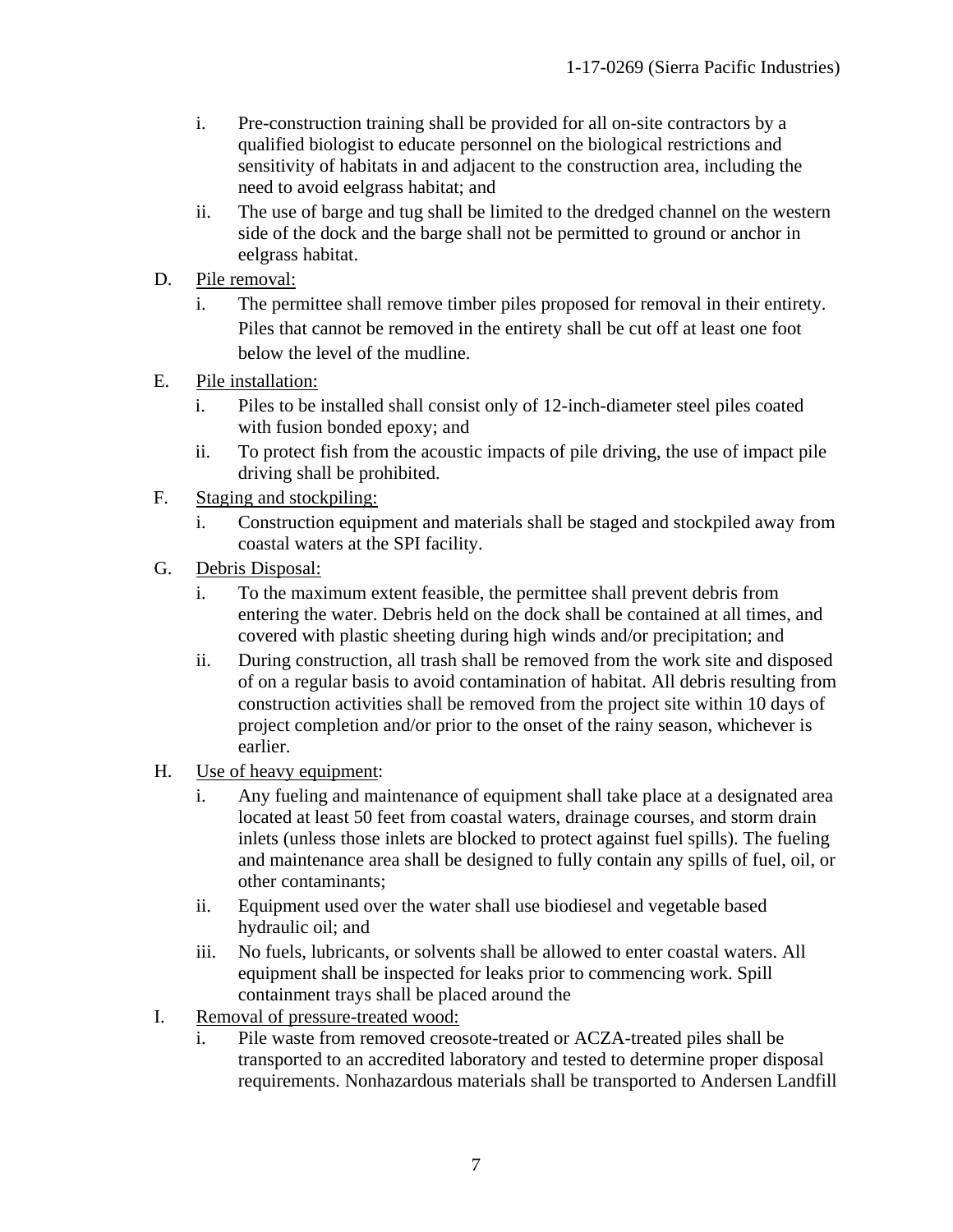and hazardous waste shall be transported to and disposed of at the correct disposal facility; and

- ii. Any wood debris resulting from the removal of pressure-treated wood shall be contained and removed as soon as possible.
- **6. Final Eelgrass Monitoring and Mitigation Plan.** PRIOR TO ISSUANCE OF COASTAL DEVELOPMENT PERMIT 1-17-0269, the applicant shall submit, for the review and approval of the Executive Director, a final eelgrass monitoring and mitigation plan prepared by a qualified biologist.
	- A. The final plan shall demonstrate that:
		- i. Prior to each year of dock repair work in which pile removal or installation will occur within 5 meters of eelgrass habitat, a pre-construction eelgrass survey shall be conducted and completed during the active growing season for eelgrass (May-September) prior to the beginning of construction in the action area, and at a comparable reference site. If construction work does not commence within 60 days of completion of the pre-construction growing season survey, a new pre-construction survey shall be completed. The survey shall be conducted in substantial conformance with the National Marine Fisheries Service (NMFS)' October 2014 California Eelgrass Mitigation Policy and Implementing Guidelines. Survey results shall be submitted for the review and approval of the Executive Director;
		- ii. For each year of dock repair work in which pile removal or installation will occur within 5 meters of eelgrass habitat, a post-construction survey of the eelgrass habitat in the action area and at the reference site shall be completed within 30 days of completion of construction, or, if project completion occurs after the eelgrass active growth season (September 30), in the same month as the pre-construction survey during the next growing season. The postconstruction survey shall be performed in substantial conformance with NMFS' October 2014 California Eelgrass Mitigation Policy and Implementing Guidelines;
		- iii. During pre- and post-construction eelgrass surveys, eelgrass spatial distribution, aerial extent, percent vegetated cover, and turion density shall be sampled within 10 meters of the in-water project footprint, and at an appropriate reference site to help determine whether changes in eelgrass characteristics are attributable to natural variability or project actions;
		- iv. A monitoring report shall be provided to the Executive Director within 90 days of completion of the post-construction growing season survey. The monitoring reports shall include the pre- and post-construction growing season survey results including eelgrass maps and information on the spatial distribution, areal extent, percent cover, and turion density of eelgrass at the project and reference sites within defined survey areas. The reports shall also include: (1) a summary of work operations; (2) photo-documentation of pre- and post-construction site conditions; (3) an impact analysis, including a quantitative assessment of any impacts on eelgrass that may have occurred as a result of project actions; and (4) a calculation of the area required for compensatory mitigation if needed and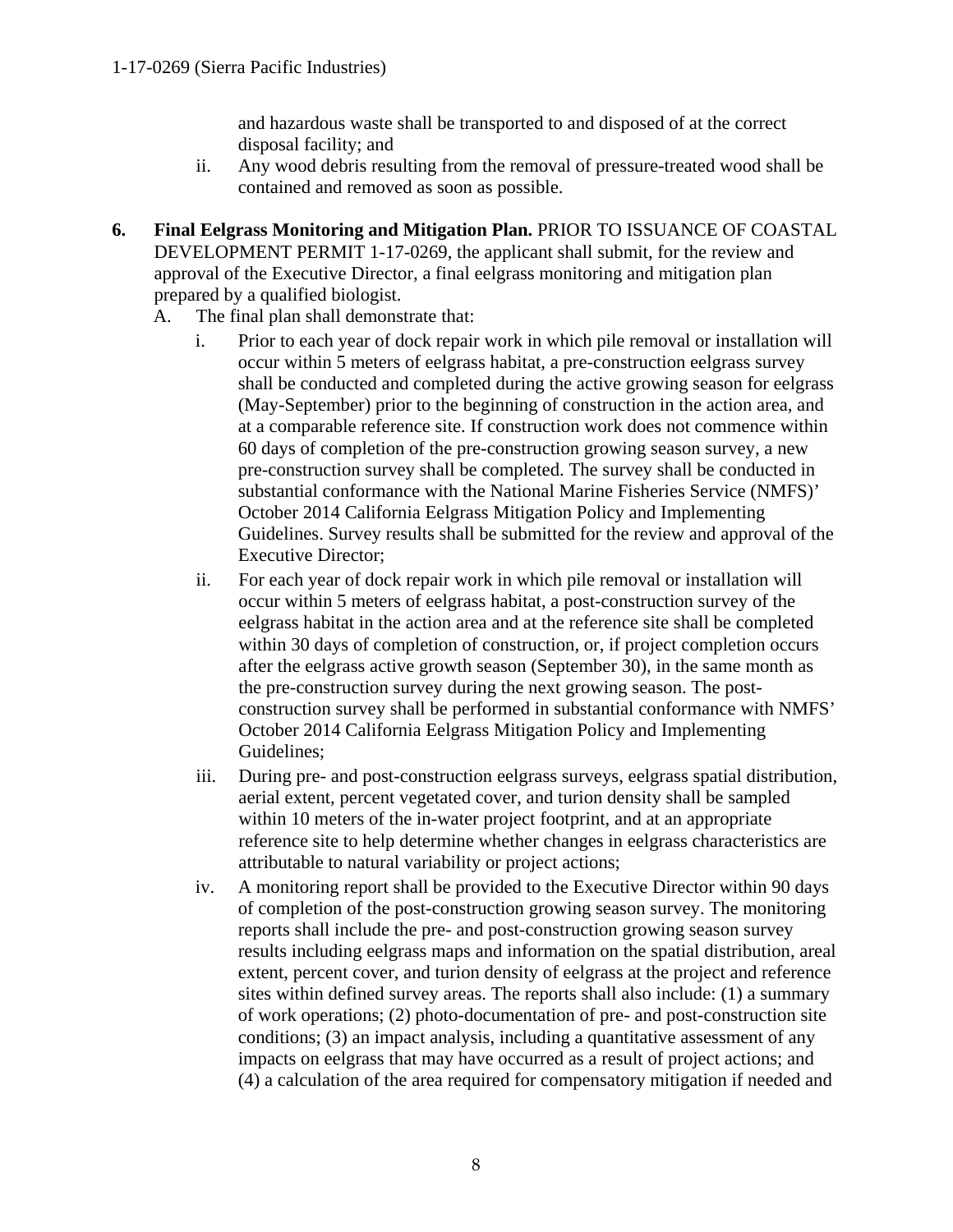a description of how mitigation requirements will be met. Survey results shall be submitted for the review and written approval of the Executive Director;

- v. During the first year of construction, the applicant shall perform mitigation for the eight new 12-inch-diameter piles to be installed within eelgrass habitat by removing at least 16 derelict piles with an equivalent or larger diameter from directly south of the dock (as identified in Exhibit X, pg.  $X$ ), to allow eelgrass to recolonize the vacated pile areas for a mitigation ratio of at least 2:1. The applicant shall remove the debris using a vibratory hammer stationed on the  $\frac{d}{dx}$  dock or land during the August  $1<sup>st</sup>$  – October  $15<sup>th</sup>$  work window, consistent with the limitations and responsibilities outlined in the special conditions of this permit. The location of each pile to be removed shall be mapped with a GPS unit and photo-documented before and after removal, and eelgrass in the vicinity of the mitigation site shall be surveyed following debris removal during post-construction eelgrass monitoring to identify any potential impacts from the pile removal work. Maps, photographs, and survey results shall be included in the mitigation monitoring report following the post-construction survey. The mitigation site monitoring and reporting shall be conducted in accordance with Subparagraphs (i)-(iv) above.
- vi. For each year that work is performed that may impact eelgrass habitat, the need for compensatory mitigation will be determined following the required postconstruction survey. If post-construction survey results indicate any decrease in eelgrass distribution or density attributable to project impacts (beyond the anticipated impacts during the first year of construction from the installation of the eight new 12-inch diameter piles), then a supplemental eelgrass mitigation plan shall be prepared and submitted in the form of a coastal development permit amendment request that provides for compensatory mitigation through removal of additional derelict piles in adjacent tidelands within one year of the determination of impacts at an initial mitigation area to impact area ratio of at least 2:1. If the results of each post-construction survey demonstrate to the satisfaction of the Executive Director that eelgrass distribution and density have not decreased and there has been no loss of extent of vegetated cover (beyond the anticipated impacts for the eight new 12-inch diameter piles), then no further monitoring or mitigation is required.
- B. The final plan shall include, at a minimum, the following components:
	- i. A map of the project survey area and reference site;
	- ii. Detailed schedule and methods for conducting pre- and post-construction eelgrass monitoring in substantial conformance with NMFS' October 2014 California Eelgrass Mitigation Policy and Implementing Guidelines;
	- iii. Clear standards for quantifying project impacts on eelgrass triggering compensatory mitigation;
	- iv. A plan for the proposed mitigation for the installation of eight new 12-inchdiameter piles through removal of sixteen derelict piles in the project vicinity as described in Subparagraph  $(A)(v)$  above that includes a narrative description of the proposed pile removal and a detailed to-scale plan diagram showing the piles to be removed.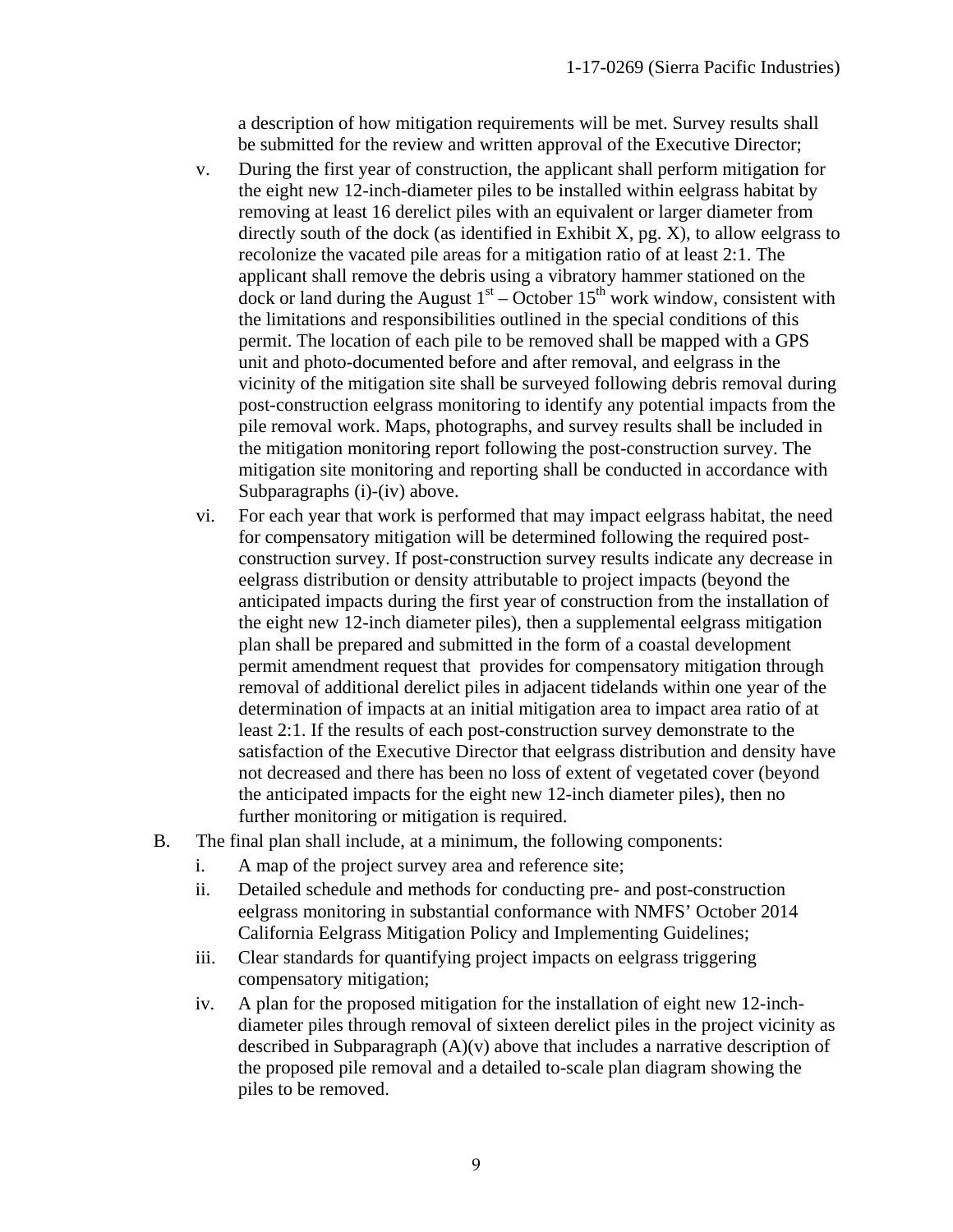- v. A preliminary plan for potential compensatory mitigation for any eelgrass impacts beyond the anticipated impacts for the installation of eight new 12-inch diameter piles. The plan shall provide for compensatory mitigation through removal of additional derelict piles in adjacent tidelands within one year of the determination of impacts at an initial mitigation area to impact area ratio of at least 2:1.
- vi. A schedule for submittal of monitoring reports to the Executive Director.
- C. Eelgrass monitoring, mitigation, and reporting shall be conducted at all times in accordance with the final approved plan. Any proposed changes to the final plan shall be reported to the Executive Director. No changes to the requirements of the special condition shall be made without a Coastal Commission approved amendment of CDP 1-17-0269 unless the Executive Director determines that no amendment is legally required.
- **7. Protection of Archeological Resources**. If an area of cultural deposits or human remains is discovered during the course of the project, all construction shall cease and shall not recommence until a qualified cultural resource specialist, in consultation with the Tribal Historical Preservation Officers (THPOs) of the Wiyot Tribe, the Bear River Band of Rohnerville Rancheria, and the Blue Lake Rancheria, analyzes the significance of the find and prepares a supplementary archaeological plan for the review and approval of the Executive Director, and either: (a) the Executive Director approves the Supplementary Archaeological Plan and determines that the Supplementary Archaeological Plan's recommended changes to the proposed development or mitigation measures are *de minimis* in nature and scope, or (b) the Executive Director reviews the Supplementary Archaeological Plan, determines that the changes proposed therein are not *de minimis*, and the applicant has thereafter obtained an amendment to CDP 1-17-0269.
- **8. Assumption of Risk, Waiver of Liability and Indemnity.** By acceptance of this permit, the applicant acknowledges and agrees: (i) that the site may be subject to hazards from waves, tidal inundation, seismic shaking and other hazards; (ii) to assume the risks to the applicant and the property that is the subject of this permit of injury and damage from such hazards in connection with this permitted development; (iii) to unconditionally waive any claim of damage or liability against the Commission, its officers, agents, and employees for injury or damage from such hazards; and (iv) to indemnify and hold harmless the Commission, its officers, agents, and employees with respect to the Commission's approval of the project against any and all liability, claims, demands, damages, costs (including costs and fees incurred in defense of such claims), expenses, and amounts paid in settlement arising from any injury or damage due to such hazards.

### **9. Limited Development Authorization.**

All work shall be limited to the repair or replacement of existing structural elements of the dock including piles and decking. Other development, including repairs to electrical, mechanical, or piping systems, or any expansion of the existing structure shall require additional coastal development permit authorization.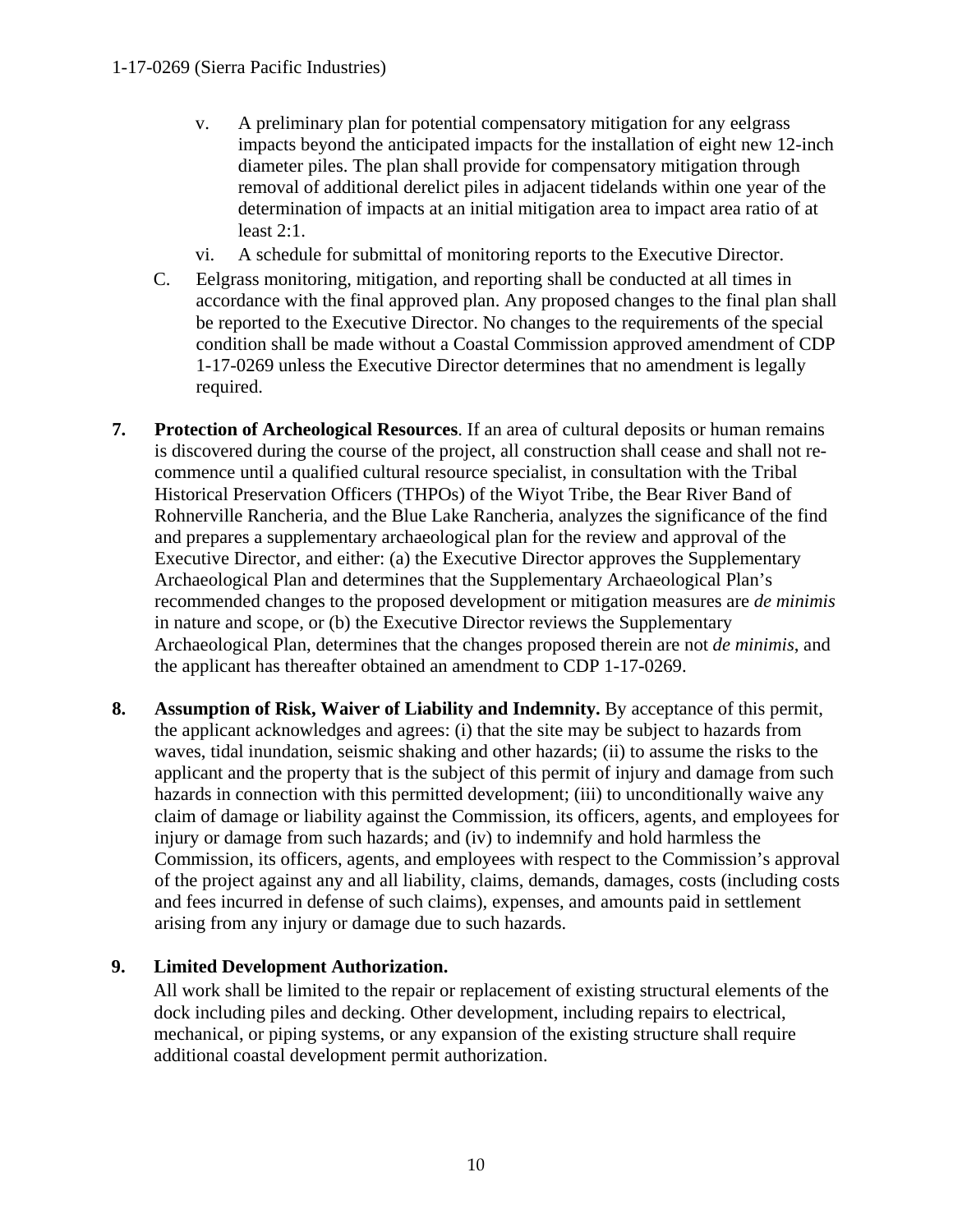#### **10. State Lands Commission Review**. PRIOR TO ISSUANCE OF COASTAL

DEVELOPMENT PERMIT 1-17-0269, the applicant shall provide to the Executive Director a written determination from the State Lands Commission that:

- A. No State or public trust lands are involved in the development; or
- B. State or public trust lands are involved in the development and all permits required by the State Lands Commission have been obtained; or
- C. State or public trust lands may be involved in the development, but pending a final determination, an agreement has been made with the State Lands Commission for the approved project as conditioned by the Commission to proceed without prejudice to that determination.

# <span id="page-10-0"></span>**IV. FINDINGS AND DECLARATIONS**

The Commission hereby finds and declares as follows:

### <span id="page-10-1"></span>**A. PROJECT DESCRIPTION**

Sierra Pacific Industries (SPI) proposes to repair and reinforce an existing dock located on the eastern side of Humboldt Bay's maintained North Bay Channel at 1206 W. 14<sup>th</sup> Street, Eureka, Humboldt County (**[See exhibits](https://documents.coastal.ca.gov/reports/2017/9/w19c/w19c-9-2017-exhibits.pdf) 1 and 2)**. The wooden dock supports a steel chip conveyor at the central portion of the dock which is used to transfer chips from onshore stockpiles to barges for ocean transport. The SPI dock is also periodically used by United States Coast Guard (USCG) vessels for USCG operations purposes. The dock repair project is proposed to maintain the integrity of the dock and to ensure continued safe use.

#### **Project Timing**

The proposed project would be divided into three sections, with the first two components of the work scheduled to take place during the first year (2017-2018) and the third section scheduled to take place over the course of ten years, from (2018-2027). Section 1 would consist of pile removal and replacement work on the western dock boundary in the dredged bay channel proposed in the first year. Section 2 would consist of the installation of additional structural reinforcing piles below the chip conveyor structure. Section 3 would consist of ongoing maintenance pile replacement of up to five piles per year as needed over the course of ten years. All work is proposed to be conducted within a work window extending from August  $1<sup>st</sup>$  to October  $15<sup>th</sup>$  of each year to minimize disturbance to threatened migratory salmonids.

#### **Section 1: Western Dock Boundary Pile Replacement**

During the first year of work, 28 existing wooden fender piles and four existing structural piles, for a total of 32 piles, would be replaced with 12-inch steel piles. The piles proposed to be removed vary from 12.0 inches to 18.0 inches in diameter. See **[Exhibit 4](https://documents.coastal.ca.gov/reports/2017/9/w19c/w19c-9-2017-exhibits.pdf)** for the locations of piles to be replaced in the first year. The contractor would use a barge and crane to access the piles. During pile removal, deck planks may need to be temporarily removed in order to access structural piles, and both structural and fender piles would need to be unbolted from the dock. Fender and structural piles would be vibrated out of ground using an APE Model 150 Vibratory Driver Extractor equipped with a timber clamp, and the duration of each pile removal would last approximately five minutes. If any piles cannot be removed in their entirety, they would be cut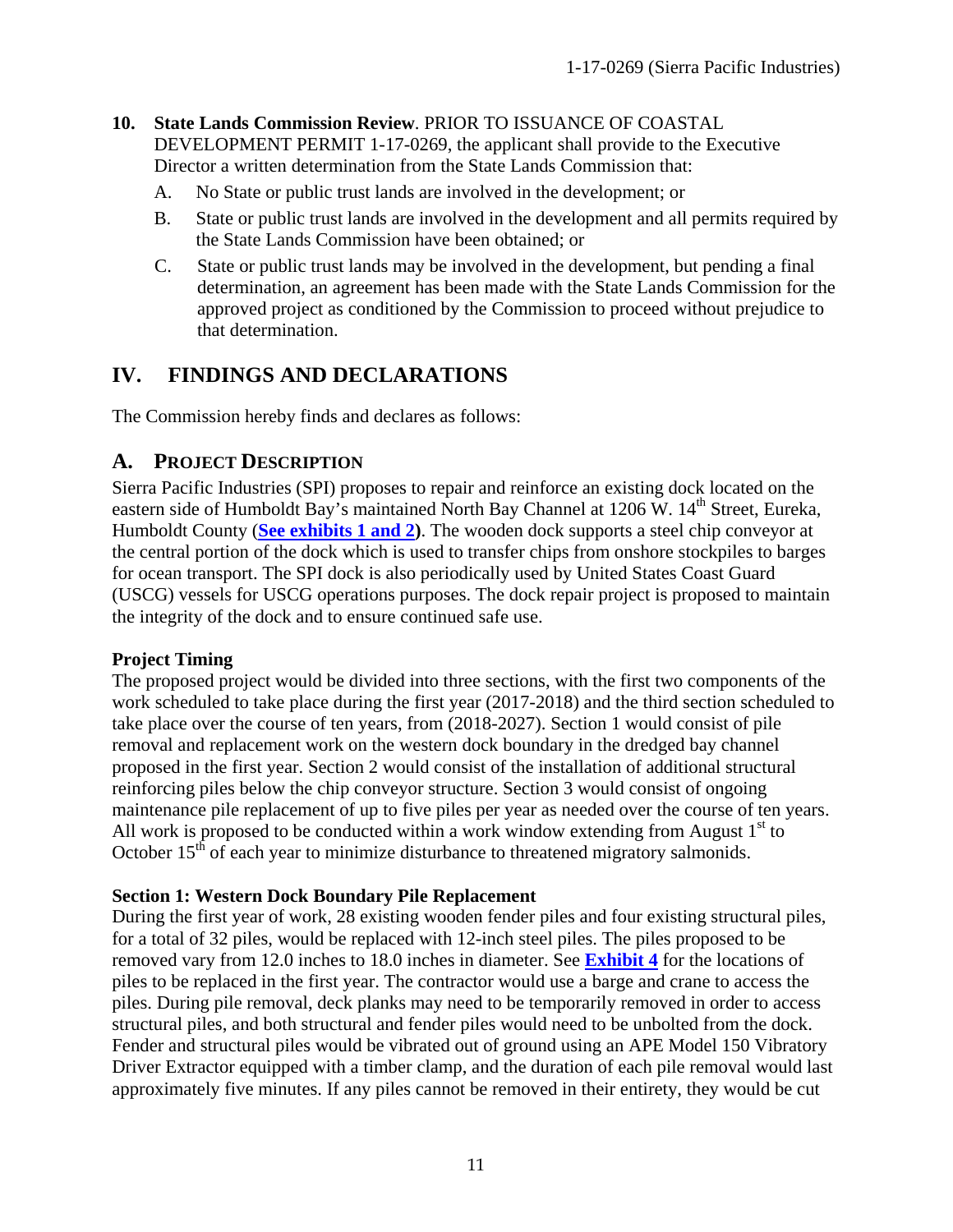#### 1-17-0269 (Sierra Pacific Industries)

off below the mudline. Once the piles are removed, they would be moved via crane to the designated staging area onshore on the SPI parcel adjacent to the dock. The piles would be replaced with steel pipe piles approximately 12" in diameter and coated in a marine grade epoxy. Replacement piles would be installed using an APE Model 150 Vibratory Driver Extractor. The contractor would attempt to place new piles in the footprint of the old piles to minimize disturbance to the mudflat.

#### **Section 2: Structural Reinforcing Pile Installation**

The SPI dock contains a chip conveyor structure located at the center of the dock between the outer trestle of the dock and the shore. The chip conveyor is located in shallow water between the northern and southern dock approaches, and is not accessible via a barge. To reinforce the steel chip conveyor structure, eight new structural steel piles would be installed near four existing wooden piles located below the existing structural framing of the chip conveyor (**Exhibit 4)**. The eight steel piles would be installed in pairs adjacent to each existing wooden pile and would support a single length of steel I-beam between each pair. The eight new piles would be 12" in diameter each and would equate to approximately 6.2 square feet of new fill. The steel piles would be installed in the same manner as the replacement piles except that the crane would be located on the dock itself instead of on a barge

#### **Section 3: Ongoing Maintenance Pile Replacement**

In order to maintain the long-term integrity of the dock for continued safe usage, the applicant proposes to replace up to five piles per year for up to ten years, for a maximum of 50 structural and/or fender piles total between the work window of 2017 - 2027. The ongoing replacement piles would be replaced using the same methods as the first year of construction, with the crane located either on the dock or on a barge maneuvering in the deep, dredged channel to the west of the dock.

# <span id="page-11-0"></span>**B. PROJECT BACKGROUND AND SETTING**

The SPI Eureka Dock is located on a 5.3-acre lot along the western shore of the City of Eureka and the east side of the North Bay Channel in Humboldt Bay. The dock provides ocean access for SPI's wood chip stockpiling and shipment operation. The dock covers approximately 33,900 square feet of area and extends west approximately 150 feet into the bay. The dock has three trestles and a chip conveyor that extends out into the bay and connects to a wharf that extends 470 feet along the dredged bay channel parallel to the shoreline. The wharf is approximately 50 feet wide. The adjacent upland parcel is approximately 14 acres and contains open staging areas, wood chip stockpiles, two warehouses, an administrative building, miscellaneous outbuildings and the primary access to the dock. The SPI facility (APN 003-082-02) and the SPI dock parcel (APN 003-082-01) are both owned by SPI. The surrounding parcels include a commerciallyzoned industrial parcel and dock to the north, and a railroad parcel to the east.

The SPI Dock was originally constructed between 1965 and 1970. The wood chip conveyor was installed in November 1993 under Coastal Development Permit (CDP) 1-93-65. In 1995, SPI received CDP No. 1-94-093 to install four new 12-inch piles and replace fifteen damaged piles with Alkaline Copper Quaternary (A.C.Q) treated wood piles. There have been no CDPs issued for repairs to the SPI Dock since 1995. There are upwards of 400 timber piles currently supporting the dock. The existing piles are either creosote or A.C.Q pressure-treated timber.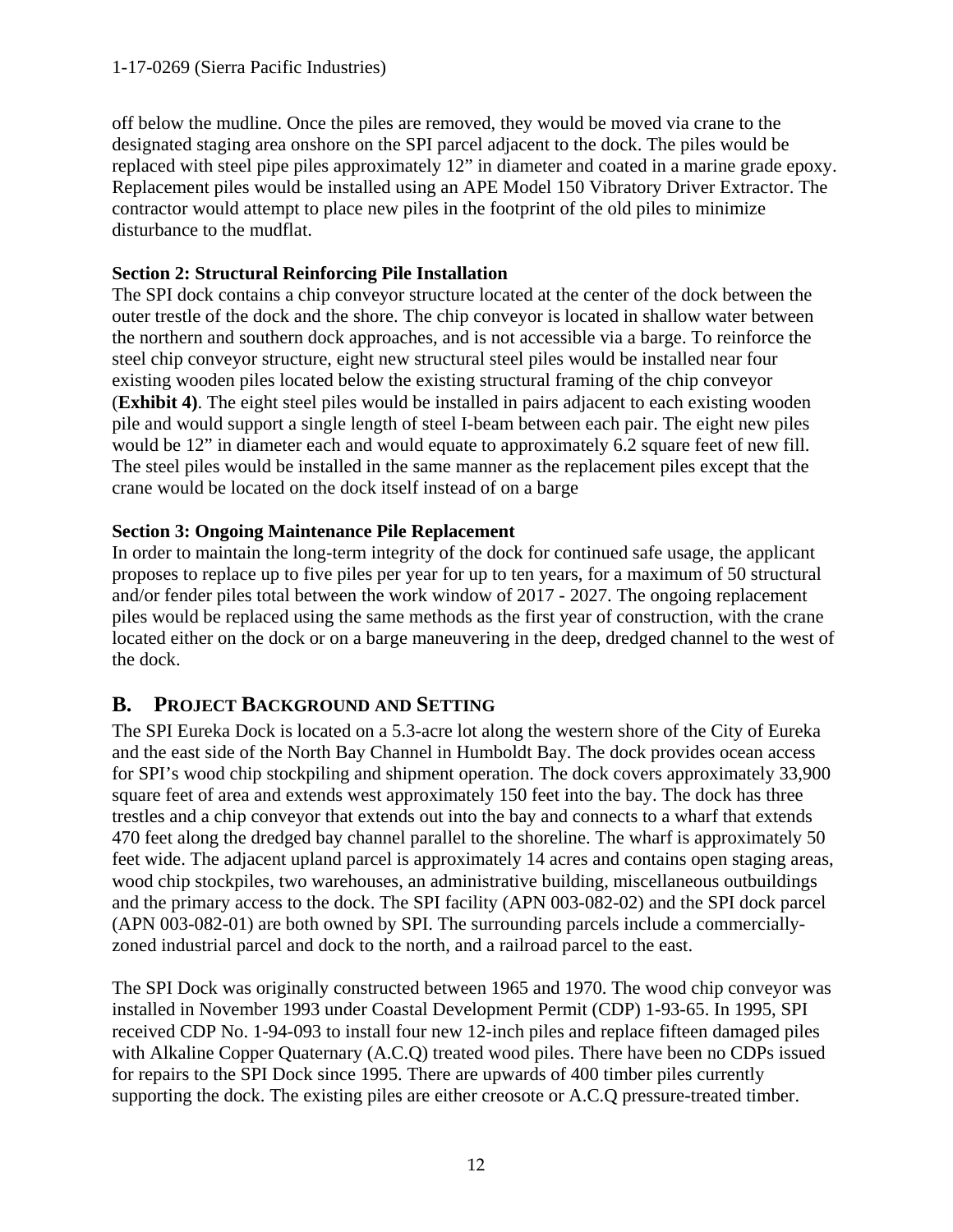The dock extends bayward from the shore through a subtidal system, with narrow intertidal and supratidal bands close to a steep and well defined edge of upland. The area to the west of the dock is within a relatively deep and maintained navigation channel, which is periodically dredged. The areas to the north and south of the dock consist of fine-grained mudflat. The mudflat supports native eelgrass (*Zostera marina)* which grows in patches to the north and south of the dock, as well as between the dock trestles. On the western side of the dock, water depths vary from -15 to -29 feet MLLW and are generally too deep to support eelgrass. A narrow band of rock, concrete rubble, bare soil, and predominantly non-native vegetation lines the shoreline parallel to the SPI dock, and a City of Eureka storm water outlet discharges to the bay near the southeast corner of the dock.

# <span id="page-12-0"></span>**C. STANDARD OF REVIEW**

The proposed dock repair project is located entirely within the Commission's retained jurisdiction area in submerged and tidal areas within Humboldt Bay. Although the proposed staging area is located within the City of Eureka's CDP jurisdiction, the staging activities are proposed in an area currently used to store wood chip piles and to prepare wood chips for transport to barges. Therefore, the proposed staging activities do not constitute a change in density or intensity of use requiring a CDP. The standard of review is the California Coastal Act.

# <span id="page-12-1"></span>**D. OTHER AGENCY APPROVALS**

#### **Humboldt Bay Harbor, Recreation, and Conservation District (Harbor District)**

The Harbor District is a county-wide agency with permit jurisdiction over all the tidelands and submerged lands of Humboldt Bay. The Harbor District is the lead agency under the California Environmental Quality Act (CEQA) for the proposed pile replacement project. On September 22, 2016, the Harbor District issued Permit No. 2016-06 to SPI for the proposed dock repair project. The Harbor District also issued a CEQA exemption at the same board meeting. The Harbor District permit includes the development discussed above, except that the permit is limited to a five-year term, with the possibility of renewal of the permit after five years have elapsed if it is determined that further repairs or modifications are necessary.

#### **North Coast Regional Water Quality Control Board (NCRWQCB)**

The Regional Board requires a water quality certification (WQC) for projects involving fill activities under Section 401 of the Clean Water Act. To ensure that the project ultimately approved by the Regional Board is the same as the project authorized herein, the Commission attaches Special Condition 1, which requires the permittee to submit to the Executive Director evidence of the Regional Board's approval of the project prior to issuance of the CDP. The condition requires that any project changes resulting from the Regional Board's approval not be incorporated into the project until the permittee obtains any necessary amendments to this CDP.

#### **California Department of Fish and Wildlife (CDFW)**

CDFW, in its administration of the California Endangered Species Act (CESA), requires an Incidental Take Permit (ITP) for "take" of listed species incidental to otherwise lawful development projects. The applicant consulted with CDFW on the project and CDFW determined that no ITP is necessary.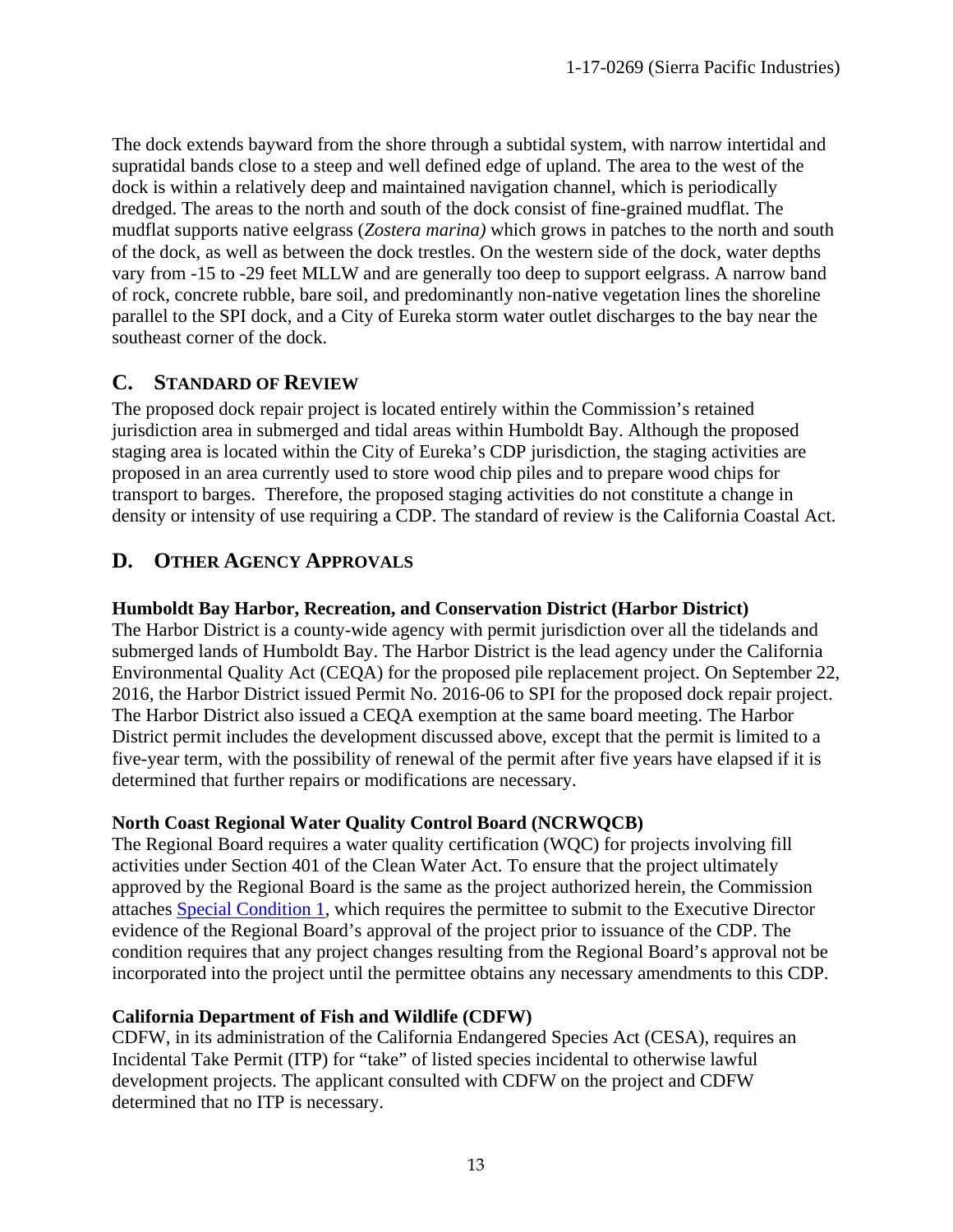#### **U.S. Army Corps of Engineers**

The U.S. Army Corps of Engineers (ACOE) has regulatory authority over the proposed project under Section 10 of the Rivers and Harbors Act of 1899 (*33 U.S.C. 1344*) which regulates the diking, filling and placement of structures in navigable waterways, and Section 404 of the Clean Water Act which regulates fill or discharge of materials into waters and ocean waters. To ensure that the project ultimately approved by the Army Corps is the same as the project authorized herein, the Commission attaches Special Condition 2, which requires the permittee to submit to the Executive Director evidence of the Army Corps' approval of the project prior to the commencement of construction activities. The condition requires that any project changes resulting from the Army Corps' approval not be incorporated into the project until the permittee obtains any necessary amendments to this CDP.

#### **National Marine Fisheries Service**

Pursuant to Section 7(a) of the Endangered Species Act of 1973, as amended (U.S.C. Sec 1531 et seq.), the ACOE initiated consultation with the National Marine Fisheries Service (NMFS) requesting their concurrence that the proposed project is not likely to adversely affect listed species. In a letter to the Army Corps dated September 24, 2014, NMFS concurred with the determination that the project was not likely to adversely affect Southern Oregon/Northern California Coast (SONCC) coho salmon (*Oncorhynchus kisutch)*, California Coastal (CC) Chinook salmon (*O. tshawytscha)*, Northern California (NC) steelhead (*O. mykiss)*, North American green sturgeon (*Acipenser medirostris)* and designated critical habitat for these species.

### **State Lands Commission (SLC)**

The project site is located in an area subject to the public trust. To ensure that the applicant has the necessary authority to undertake all aspects of the project on these public lands, the Commission attached Special Condition 4, which requires that the project be reviewed and where necessary approved by SLC prior to permit issuance.

# <span id="page-13-0"></span>**E. PERMIT AUTHORITY FOR REPAIR & MAINTENANCE DEVELOPMENT**

Section 30610 of the Coastal Act provides, in relevant part (emphasis added):

*Notwithstanding any other provision of this division, no coastal development permit shall be required pursuant to this chapter for the following types of development and in the following areas: . . .* 

*(d) Repair or maintenance activities that do not result in an addition to, or enlargement or expansion of, the object of those repair or maintenance activities; provided, however, that if the commission determines that certain extraordinary methods of repair and maintenance involve a risk of substantial adverse environmental impact, it shall, by regulation, require that a permit be obtained pursuant to this chapter.*

Section 13252 of the Commission administrative regulations (14 CCR 13000 *et seq*.) provides, in relevant part (emphasis added):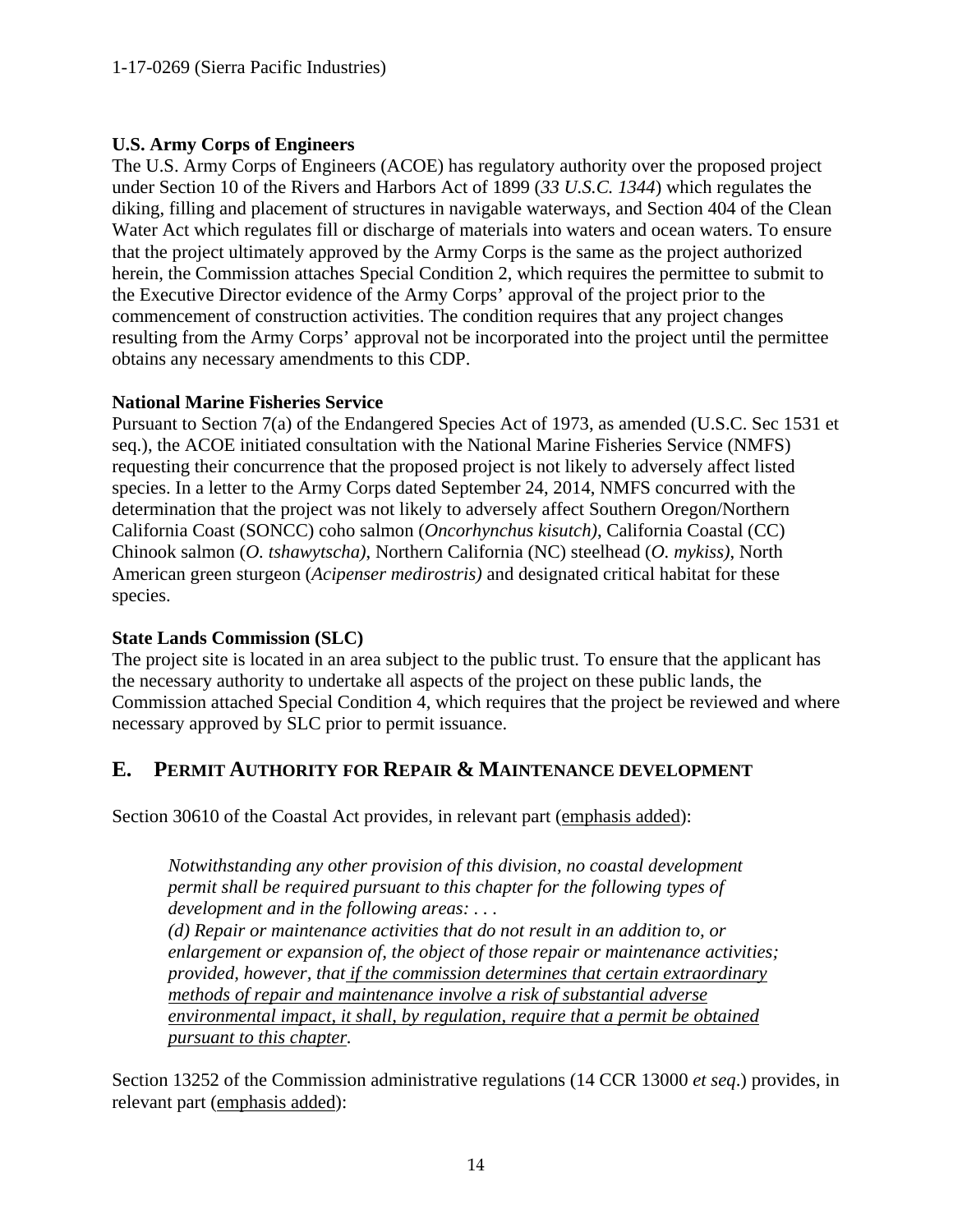*(a) For purposes of Public Resources Code section 30610(d), the following extraordinary methods of repair and maintenance shall require a coastal development permit because they involve a risk of substantial adverse environmental impact:…* 

*(3) Any repair or maintenance to facilities or structures or work located in an environmentally sensitive habitat area, any sand area, within 50 feet of the edge of a coastal bluff or environmentally sensitive habitat area, or within 20 feet of coastal waters or streams that include:* 

*(A) The placement or removal, whether temporary or permanent, of rip-rap, rocks, sand or other beach materials or any other forms of solid materials; (B) The presence, whether temporary or permanent, of mechanized equipment or construction materials.* 

*All repair and maintenance activities governed by the above provisions shall be subject to the permit regulations promulgated pursuant to the Coastal Act, including but not limited to the regulations governing administrative and emergency permits.* 

*... (b) Unless destroyed by natural disaster, the replacement of 50 percent or more of a single family residence, seawall, revetment, bluff retaining wall, breakwater, groin or any other structure is not repair and maintenance under section 30610(d) but instead constitutes a replacement structure requiring a coastal development permit.* 

The proposed development involves the placement of structural fill in coastal waters for the repair and reinforcement of an existing dock. The bulk of the repair work involves removing and replacing as needed, approximately 82 fender and structural piles of the dock. This first component of the development involving the replacement of existing piles qualifies as a repair and maintenance project under Section 30601(d) of the Coastal Act and Section 13252 of the Commission's regulations because (a) it does not involve an addition or enlargement or expansion of the subject dock structure as no net increase in the number of piles would result and this component of the development would not otherwise enlarge or expand the dock, and (b) it does not involve replacement of 50% or more of the entire dock. A second component of the development involving the installation of eight new additional structural steel piles connected by supporting I-beams to reinforce the steel chip conveyor structure located on the dock involves an addition to the subject dock and does not qualify as a repair and maintenance project and is discussed separately below under Finding F, "Permissible Use for Fill in Coastal Waters."

Coastal Act Section 30610(d) generally exempts from Coastal Act permitting requirements the repair or maintenance of structures that does not result in an addition to, or enlargement or expansion of, the structure being repaired or maintained. However, the Commission retains authority to review certain extraordinary methods of repair and maintenance of existing structures that involve a risk of substantial adverse environmental impact as enumerated in Section 13252 of the Commission regulations. Although certain types of repair projects are exempt from CDP requirements, the proposed pile replacement development involves the presence of construction materials and placement and removal of solid materials within 20 feet of coastal waters. The proposed pile replacement development therefore requires a CDP under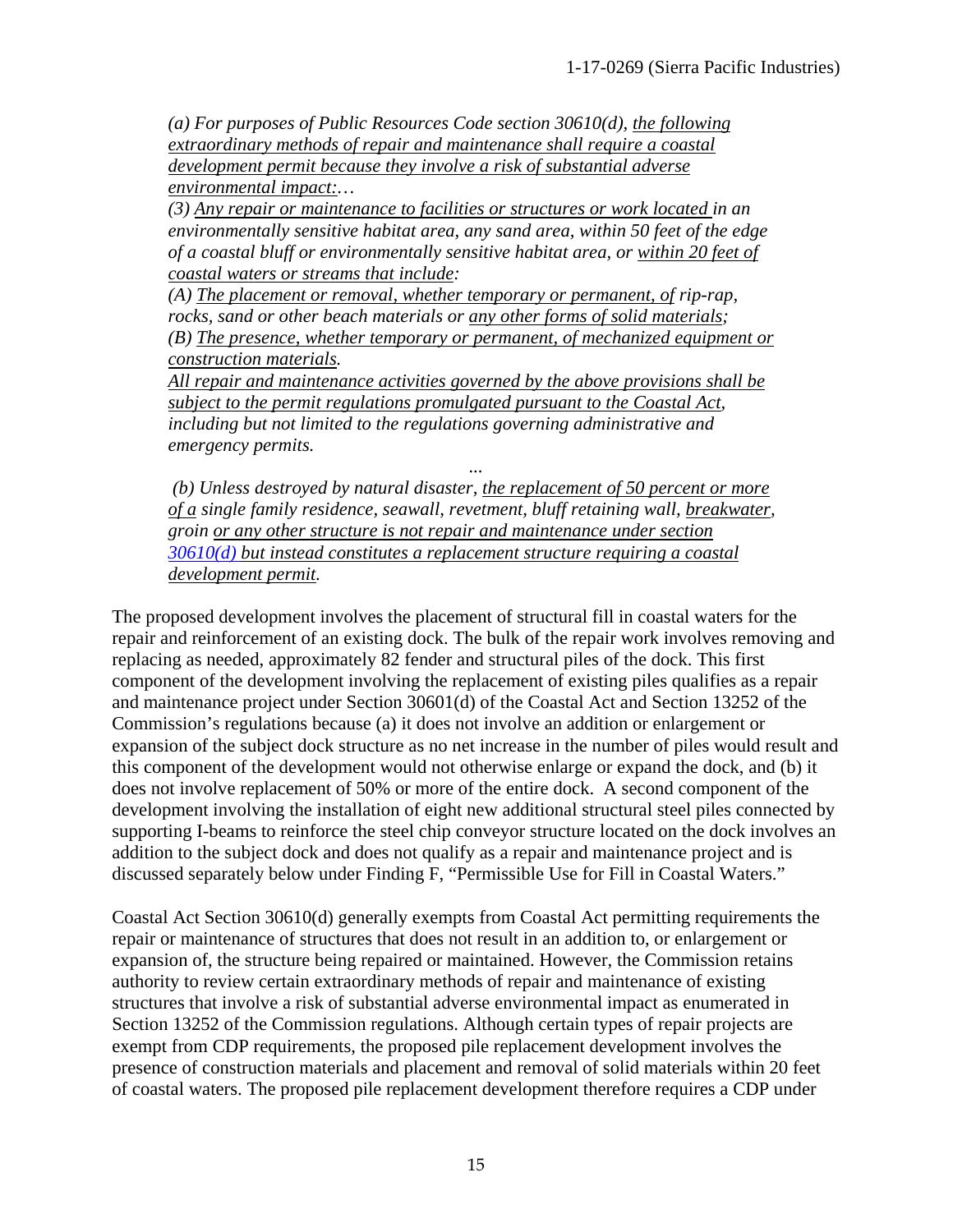#### 1-17-0269 (Sierra Pacific Industries)

CCR Section  $13252(a)(3)$  as an extraordinary method of repair and maintenance of existing structures that involve a risk of substantial adverse environmental impact.

In considering a permit application for a repair or maintenance project pursuant to the abovecited authority, the Commission reviews whether the proposed method of repair or maintenance is consistent with the Chapter 3 policies of the Coastal Act. The Commission's evaluation of such repair and maintenance projects does not extend to an evaluation of the conformity with the Coastal Act of the underlying existing development. If not properly undertaken with appropriate mitigation, the necessary dock pile replacement development could have adverse impacts on coastal resources, including threatened salmonids and other fish, eelgrass, and water quality.

While the applicant has proposed some mitigation measures to protect coastal resources, more specific measures are needed to further minimize the pile replacement development's expected and potential impacts on wetlands, marine habitats, and water quality. The conditions required to ensure that these measures are part of the project are discussed below in Finding G, "Fill in Coastal Waters and Protection of Marine Resources." Therefore, as conditioned in these findings, the Commission finds that the proposed method of pile replacement repair and maintenance development is consistent with all applicable Chapter 3 policies of the Coastal Act.

### <span id="page-15-0"></span>**F.** PERMISSIBLE USE FOR FILL IN COASTAL WATERS

Section 30233 of the Coastal Act states, in applicable part, as follows:

*(a) The diking, filling, or dredging of open coastal waters, wetlands, estuaries, and lakes shall be permitted in accordance with other applicable provisions of this division where there is no feasible less environmentally damaging alternative, and where feasible mitigation measures have been provided to minimize adverse environmental effects, and shall be limited to the following:*

- *(1) New or expanded port, energy, and coastal-dependent industrial facilities, including commercial fishing facilities.*
- *(2) Maintaining existing, or restoring previously dredged depths on existing navigational channels, turning basins, vessel berthing and mooring areas, and boat launching ramps.*
- *(3) In open coastal waters, other than wetlands, including streams, estuaries, and lakes, new or expanded boating facilities and the placement of structural pilings for public recreational piers that provide public access and recreational opportunities.*
- *(4) Incidental public service purposes, including but not limited to, burying cables and pipes or inspection of piers and maintenance of existing intake and outfall lines.*
- *(5) Mineral extraction, including sand for restoring beaches, except in environmentally sensitive areas.*
- *(6) Restoration purposes.*
- *(7) Nature study, aquaculture, or similar resource dependent activities.*

*…*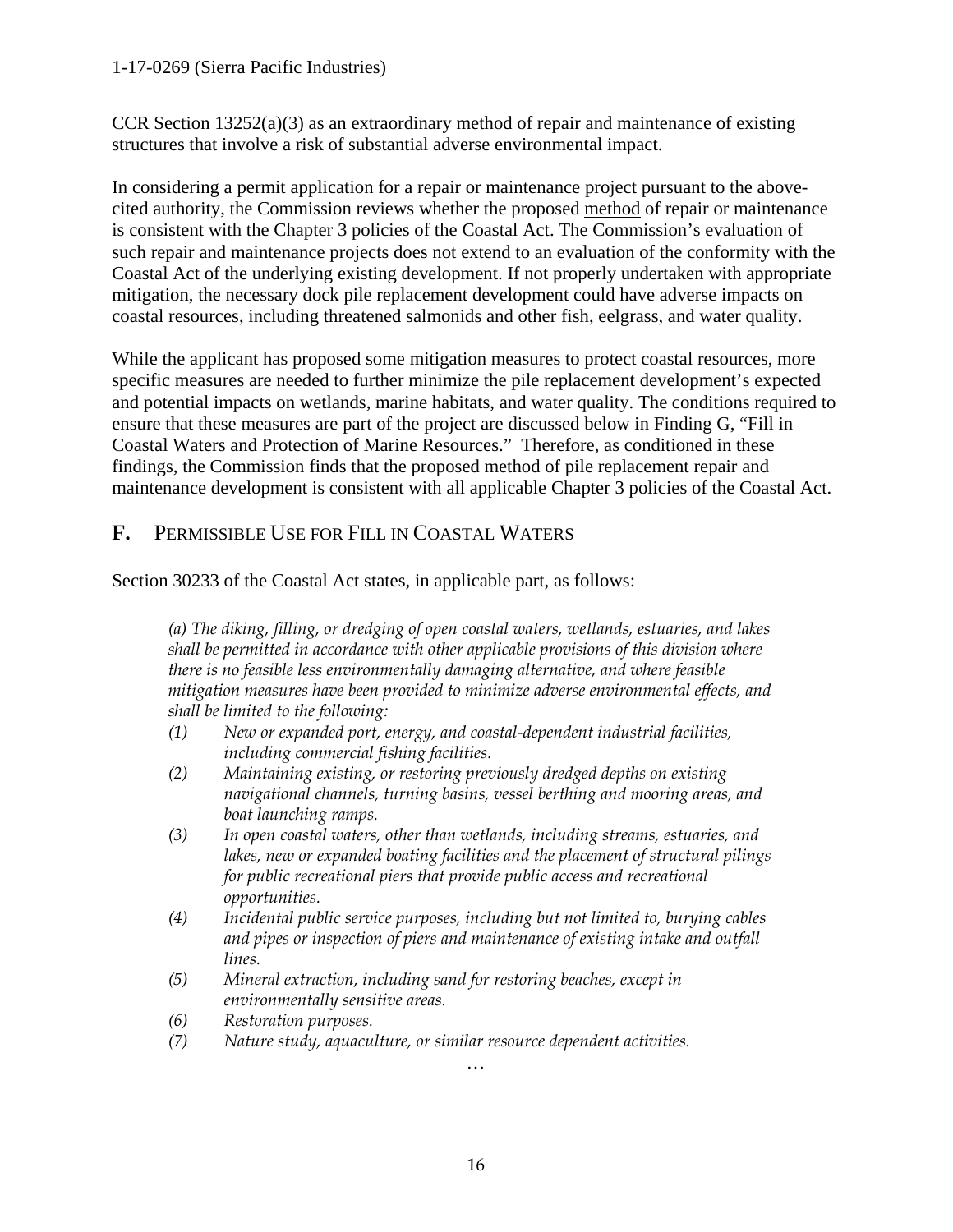*(c) In addition to the other provisions of this section, diking, filling, or dredging in existing estuaries and wetlands shall maintain or enhance the functional capacity of the wetland or estuary…*

Coastal Act Section 30108.2 defines "fill" as "*earth or any other substance or material, including pilings placed for the purposes of erecting structures thereon, placed in a submerged area*."

As discussed above, a component of the development involving the installation of eight new additional structural steel piles connected by supporting I-beams to reinforce the steel chip conveyor structure located on the dock involves an addition to the subject dock and does not qualify as a repair and maintenance project. Therefore, the Commission must not only review the proposed method of this component of the development, but must also evaluate the use of this component of the development for conformity with the Chapter 3 policies of the Coastal Act. The proposed eight new additional 12-inch piles to reinforce the chip conveyor structure on the dock will result in approximately 6.32 square feet of new fill in Humboldt Bay waters. The Commission may only authorize fill in open coastal waters, wetlands, or estuaries for new development that fits within one of seven use categories described in Coastal Act Section 30233(a)(1)-(7). The proposed eight new piles and the existing chip conveyor structure are part of a port terminal used for loading cargo to ocean-going vessels. Therefore, the eight new piles are for an allowable use of fill in coastal waters pursuant to Coastal Action Section 30233(a)(1), which allows fill for port, energy, and coastal-dependent industrial facilities.

### <span id="page-16-0"></span>**G. FILL IN COASTAL WATERS AND PROTECTION OF MARINE RESOURCES**

Section 30230 of the Coastal Act states, in applicable part, as follows:

*Marine resources shall be maintained, enhanced, and where feasible, restored. Special protection shall be given to areas and species of special biological or economic significance. Uses of the marine environment shall be carried out in a manner that will sustain the biological productivity of coastal waters and that will maintain healthy populations of all species of marine organisms adequate for long-term commercial, recreational, scientific, and educational purposes.* 

Section 30231 of the Coastal Act states as follows:

*The biological productivity and the quality of coastal waters, streams, wetlands, estuaries, and lakes appropriate to maintain optimum populations of marine organisms and for the protection of human health shall be maintained and, where feasible, restored through, among other means, minimizing adverse effects of waste water discharges and entrainment, controlling runoff, preventing depletion of ground water supplies and substantial interference with surface water flow, encouraging waste water reclamation, maintaining natural vegetation buffer areas that protect riparian habitats, and minimizing alteration of natural streams.* 

Section 30233 of the Coastal Act states, in applicable part, as follows: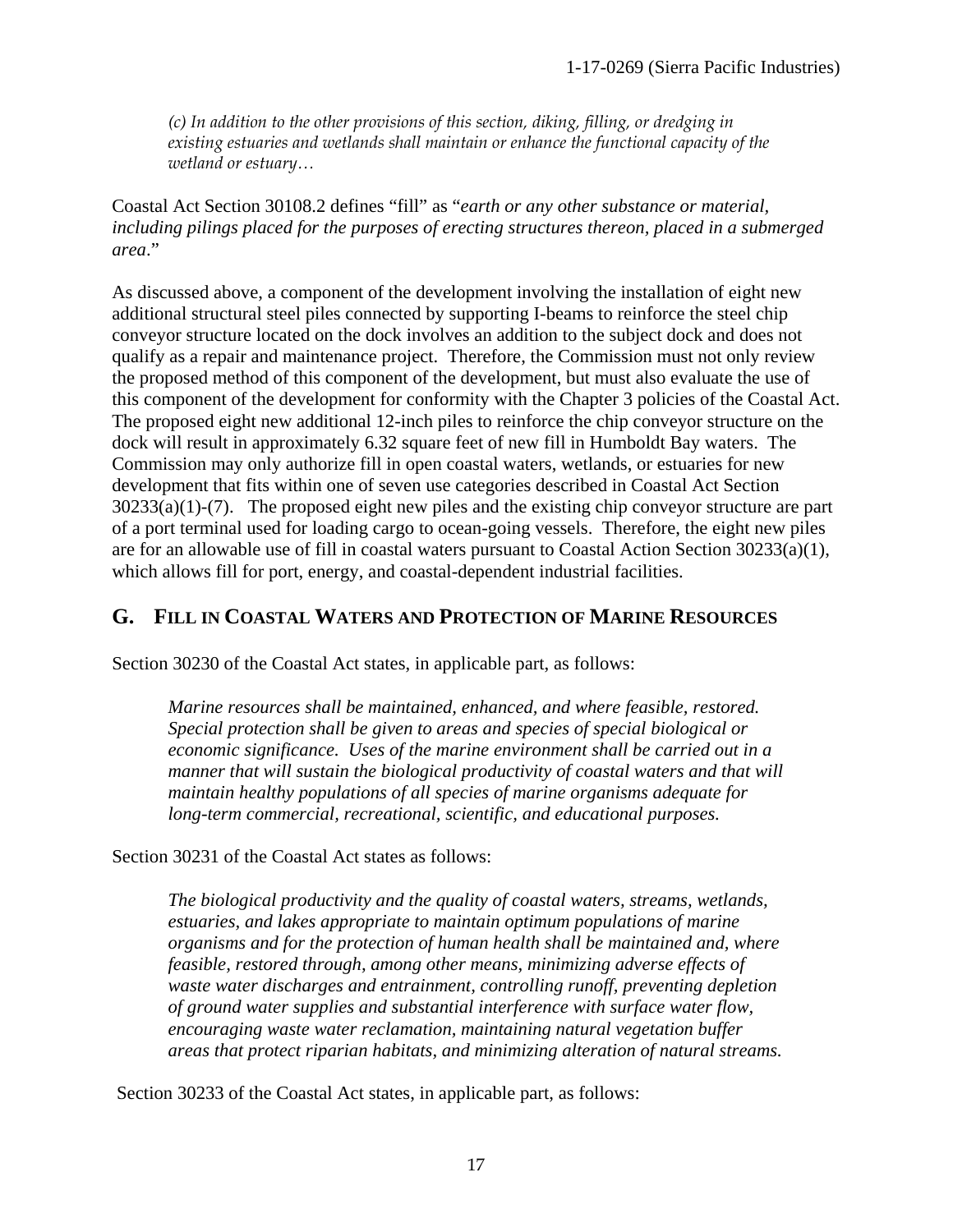*(a) The diking, filling, or dredging of open coastal waters, wetlands, estuaries, and lakes shall be permitted in accordance with other applicable provisions of this division where there is no feasible less environmentally damaging alternative, and where feasible mitigation measures have been provided to minimize adverse environmental effects, and shall be limited to the following:* 

- *(1) New or expanded port, energy, and coastal-dependent industrial facilities, including commercial fishing facilities.*
- *(2) Maintaining existing, or restoring previously dredged depths on existing navigational channels, turning basins, vessel berthing and mooring areas, and boat launching ramps.*
- *(3) In open coastal waters, other than wetlands, including streams, estuaries, and lakes, new or expanded boating facilities and the placement of structural piles for public recreational piers that provide public access and recreational opportunities.*
- *(4) Incidental public service purposes, including but not limited to, burying cables and pipes or inspection of piers and maintenance of existing intake and outfall lines.*
- *(5) Mineral extraction, including sand for restoring beaches, except in environmentally sensitive areas.*
- *(6) Restoration purposes.*
- *(7) Nature study, aquaculture, or similar resource dependent activities.*

*… (c) In addition to the other provisions of this section, diking, filling, or dredging in existing estuaries and wetlands shall maintain or enhance the functional capacity of the wetland or estuary…* 

Coastal Act Section 30108.2 defines "fill" as "*earth or any other substance or material, including piles placed for the purposes of erecting structures thereon, placed in a submerged area.*" The proposed project involves the replacement of up to 32 12-inch to 18-inch piles with new 12-inch piles during the first year of construction. The replacement piles will be, on average, smaller than the removed piles and thus will result in a decrease in fill of 20.73 square feet. The proposed project also involves the placement of eight new additional 12-inch piles during the first year of construction, resulting in approximately 6.32 square feet of new fill. Overall the proposed work during the first year of construction would result in a net reduction of 14.41 square feet of fill. In addition to the proposed pile repair and replacement work during the first year of construction, the applicant proposes to replace up to five piles per year for a total of ten additional years. Because the replacement piles will uniformly be 12 inches in diameter and the existing piles range from 12 to 18 inches in diameter, these future years of work will result in no net increase in bay fill, and will likely result in a net reduction in fill.

The Commission must consider whether authorizing the aforementioned fill is consistent with Coastal Act policies addressing the protection of the marine environment, including, but not limited to the requirements of Section 30233 regarding the filling of coastal waters. The applicable provisions of Sections 30230, 30231, and 30233 of the Coastal Act cited above require that the placement of fill in coastal waters, whether as new development or for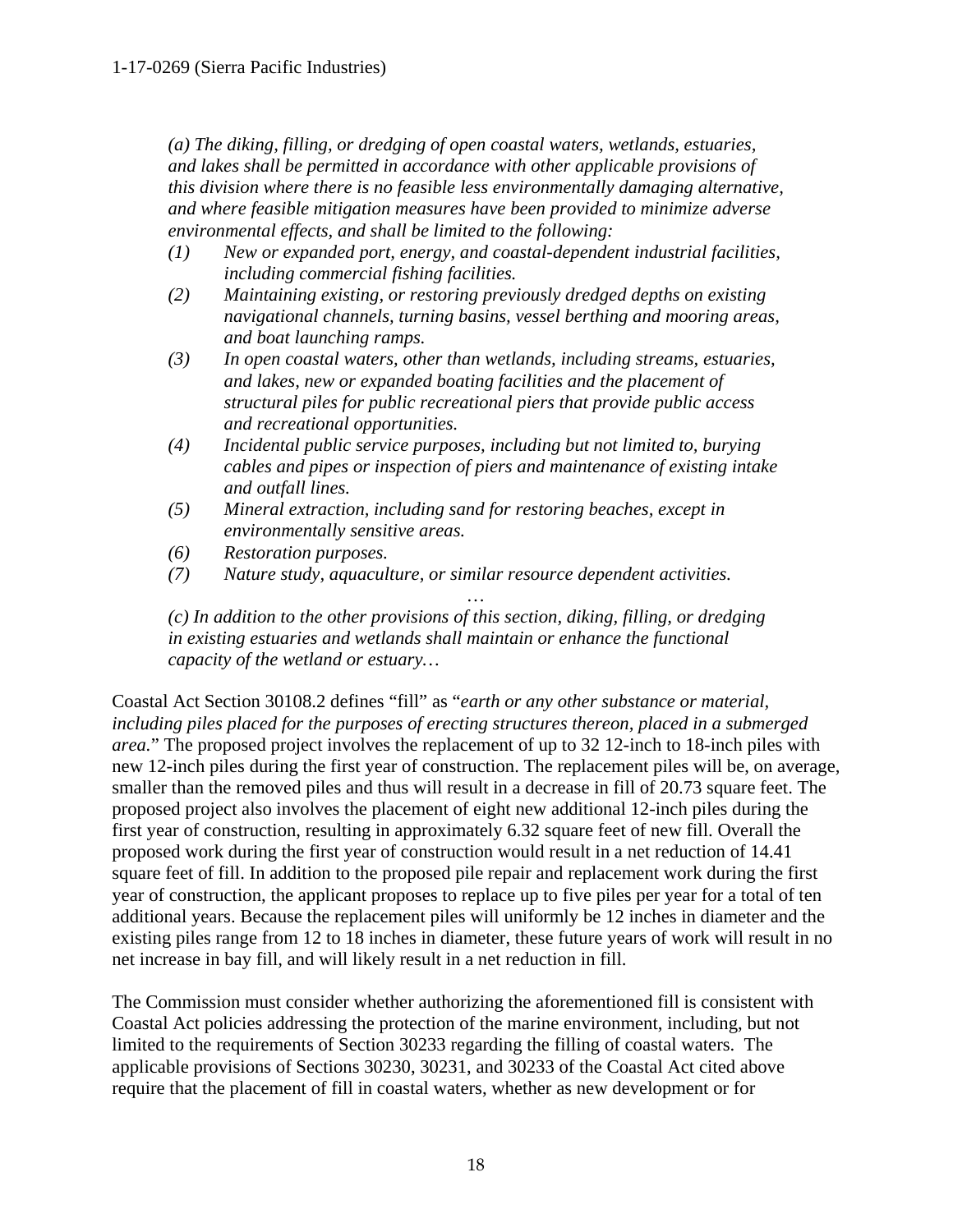repair and maintenance: (1) use the least environmentally damaging feasible alternative; (2) provide feasible mitigation measures to minimize adverse environmental effects; and (3) protect the biological productivity and the quality of coastal wetlands and waters.

The repair and maintenance activities and the new development being proposed would utilize the same construction methods and could have similar impacts on marine resources. Therefore, the following findings address both the repair and maintenance activities and the new development together.

#### **Least Environmentally Damaging Feasible Alternative**

As previously discussed, the Commission must ensure that the placement of fill in coastal waters use the least environmentally damaging feasible alternative consistent with Section 30233 of the Coastal Act. In this situation, the Commission must simultaneously find that the proposed new development is the least environmentally damaging feasible alternative. Coastal Act Section 30108 defines "feasible" as "…capable of being accomplished in a successful manner within a reasonable period of time, taking into account economic, environmental, social and technological factors." In this case, alternatives that have been identified include: (1) the "no project" alternative; (2) alternative construction methods; and (3) alternative materials.

1. No project alternative. The primary purpose of the proposed project is to repair damaged piles associated with the SPI dock, and to install eight new piles underneath the chip conveyor, to ensure the safe and continued usage of the dock by two barge subcontractors. Under the "no project" alternative, the objectives of the project – to repair and maintain the facility and to provide additional support for the facility – would not be met. The dock would continue to deteriorate, with more of the existing piles becoming severely damaged and eventually being swept away. Although the "no project" alternative would avoid the adverse impacts to coastal resources that are posed by the dock repair project, this benefit would disappear when the existing dock ultimately fails, potentially during a seismic event. As the project is necessary to maintain a structurally secure dock, the no project alternative is not a less environmentally damaging feasible alternative to the proposed project as conditioned.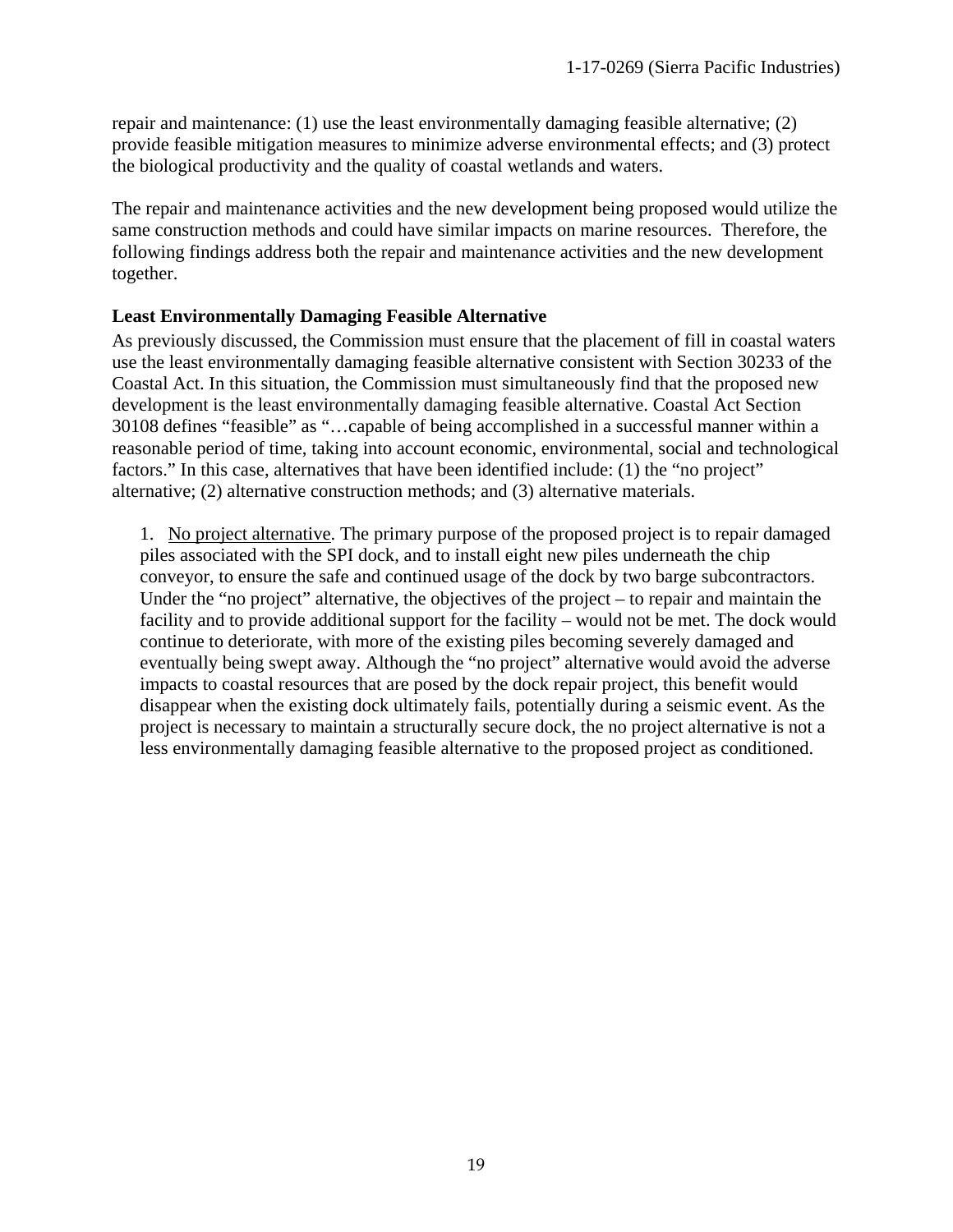2. Alternative construction methods. The applicant proposes to replace 32 existing piles and install eight new piles in the first year, and replace up to fifty piles over the course of the following 10 years. New and replacement piles would be installed using a vibratory hammer. The use of an impact hammer is not proposed for this project. Vibratory hammers produce lower sound amplitudes compared to impact pile driving, and are the preferred method of driving piles to protect sensitive fish species during construction.<sup>1</sup> The applicant originally proposed the use of a water jet to assist with driving wooden piles into the bay substrate. After consultations with local and state agencies raised questions regarding increased turbidity from the use of water jetting, the applicant modified the project to use steel piles which do not require water jetting. For the reasons described above, the Commission finds that installing the replacement piles and the new piles with an impact hammer or utilizing wooden piles installed with the use of water jetting is not a less environmentally damaging feasible alternative to the proposed project as conditioned.

3. Alternative materials. The applicant proposes to replace damaged timber piles with new steel piles, and to install eight new steel piles. The applicant originally proposed to replace the piles with new ammoniacal-copper-zinc-arsenate (ACZA)-treated Douglass Fir to preserve the wood in the marine environment. The preservative chemicals that would be used to treat the wood piles would have the potential to leach into the water column, adversely affecting water quality. Following agency consultations, the applicant switched to steel piles. In order to prevent corrosion weathering of the steel piles, the applicant initially proposed to coat the piles with an acrylic paint product. After consultation with the Commission's Water Quality Unit regarding the limited durability of the proposed paint in the marine environment and the potential for the paint to break down and contaminate coastal waters, the applicant modified the project to use a recommended fusion bonded epoxy designed for immersion in marine waters. The use of steel piles coated with a fusion bonded epoxy is a feasible alternative that the applicant has agreed to incorporate into their project. For the reasons, described above, the Commission finds that using alternative construction materials including chemically treated wood piles and acrylic paint on the proposed steel piles is not a less environmentally damaging feasible alternative to the proposed project as conditioned.

### **Feasible Mitigation Measures**

The Commission must ensure that the placement of fill in coastal waters minimizes adverse environmental wetland effects consistent with Section 30233 and protect the biological productivity and the quality of coastal wetlands consistent with the requirements of Sections 30230 and 30231. The proposed project could have a number of potential adverse effects on the environment of Humboldt Bay, including potential impacts to eelgrass and water quality. To minimize impacts resulting from construction activities, SPI proposes best management practices (BMPs) and avoidance and minimization measures as described in the project document "Sierra Pacific Industries Eureka Dock Limited Pile Replacement Project Description" prepared by GHD and dated July 31, 2017.

The potential impacts and their mitigations are discussed in the following sections:

 $\overline{a}$ 1 California Department of Transportation, 2009, p. 2-26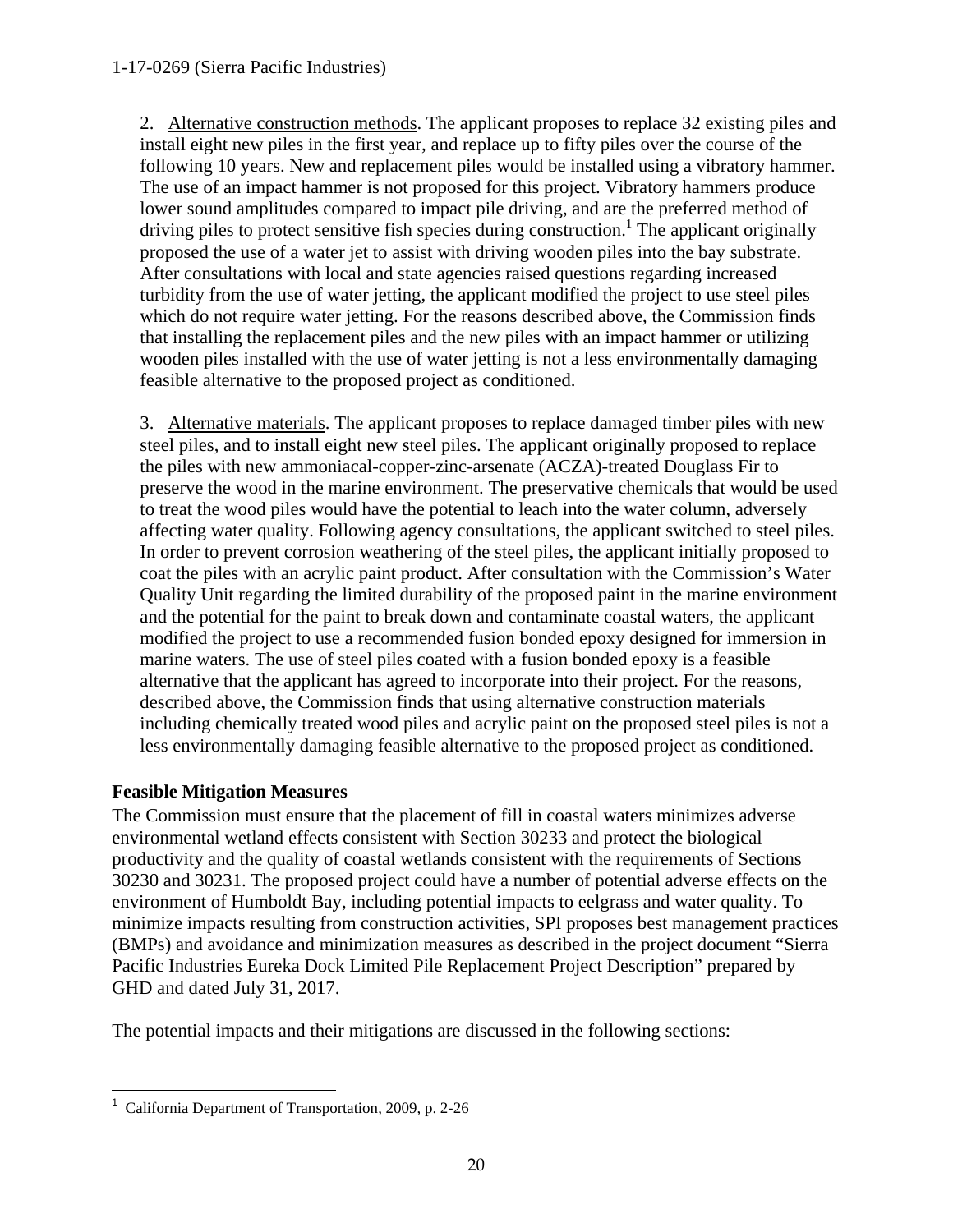#### 1. Impacts to eelgrass habitat

Native eelgrass (*Zostera marina*) grows in the project area east and southeast of the SPI dock. Eelgrass is essential to the health and productivity of the Humboldt Bay ecosystem as it provides many ecological benefits, including stabilization of bottom sediments, a substrate for epiphytic algae and invertebrates, foraging areas and shelter for young fish and invertebrates, food for migratory waterfowl, and spawning surfaces for invertebrates and fish. Eelgrass beds in Humboldt Bay are persistent all year, but they exhibit high variability in distribution and density, both seasonally and from year to year. A preliminary survey of the project area was conducted in May 2017 to map the extent of eelgrass habitat. Eelgrass grows around the dock trestles but is limited by shading from growing underneath much of the dock and is restricted by water depth from growing west of the wharf. SPI is proposing to install a maximum of eight new piles in areas of potential eelgrass habitat during the first year of the development, which amounts to 6.2 square feet of new fill. The 32 existing piles proposed to be replaced in the first year are located in water too deep to support eelgrass habitat. Eelgrass habitat generally does not extend to areas deeper than 12 feet mean lower low water (MLLW) in most protected bays<sup>2</sup>, and the piles proposed to be replaced on the western side of the dock are located at depths of 15 feet and greater. The piles proposed to be replaced over the course of ten years are located in deep water or under the dock in areas currently outside of eelgrass habitat. However, some of these piles may be located within five meters of eelgrass habitat and future work may have the potential to impact adjacent eelgrass habitat.

Patchy eelgrass was observed in and around the area that SPI is proposing to install the eight new piles. Therefore the placement of eight new piles will directly displace 6.2 square feet of eelgrass habitat. The construction itself could also inadvertently uproot or crush nearby eelgrass turions and/or disturb small, localized areas of substrate located in nearby eelgrass habitat. To mitigate for the direct displacement of eelgrass habitat from the installation of the eight new piles, SPI proposes to remove sixteen derelict piles from existing eelgrass habitat south of the dock. In most cases, in-kind mitigation is the preferred option to compensate for impacts to eelgrass, which is generally achieved through transplanting or seeding eelgrass into unvegetated habitat. However, eelgrass mitigation by transplanting in Northern California has a high percent failure rate.<sup>2</sup> Because of the lack of success associated with eelgrass transplanting projects in Northern California, CDFW and Commission staff have been encouraging eelgrass mitigation in Humboldt Bay through debris removal. Removing debris is generally considered in-kind mitigation when 1) the debris is in an area suitable for eelgrass; 2) the debris is precluding eelgrass growth; and 3) when the debris is removed, eelgrass becomes established in its place.

The 16 piles proposed to be removed for mitigation vary in diameter from 12 to 18 inches and are proposed to mitigate for the placement of eight 12 inch piles, resulting in a mitigation ratio of 2:1 or greater, depending on the number of 18 inch piles that are removed. SPI proposes to remove the derelict piles within the same seasonal work

 $\overline{a}$ <sup>2</sup> National Marine Fisheries Service, 2014.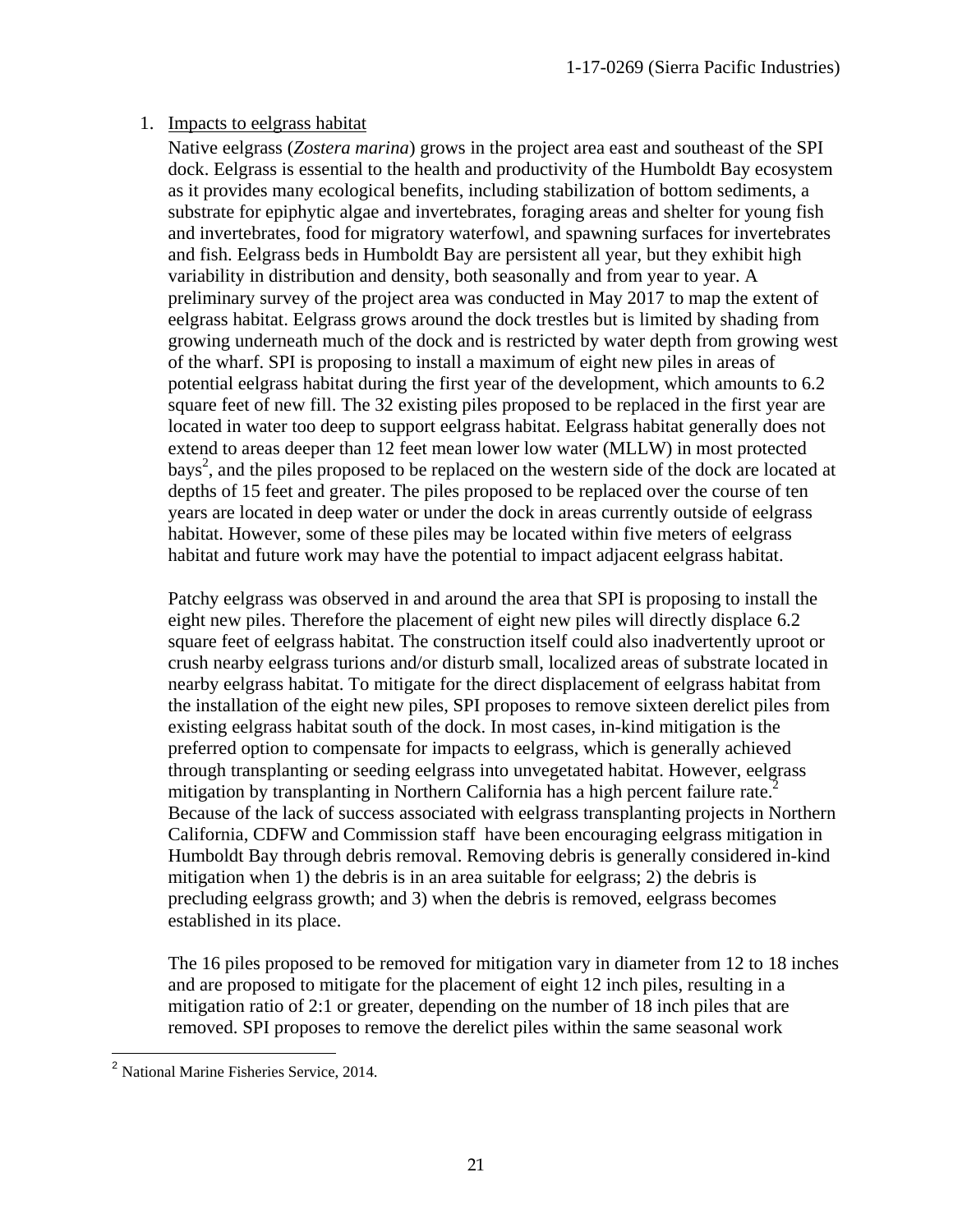window for the rest of the project. The derelict piles proposed to be removed as in-kind mitigation for the first year of work would be removed by October 15, 2017. The derelict piles would be removed using a crane operated from either the dock or land, depending on where the piles are located. A barge is not proposed to be used for removing old piles.

Based on NMFS guidance, the remnant piles constitute non-habitat and the removal of remnant piles should make it possible for eelgrass to grow in the mudflat substrate. A similar mitigation strategy was employed at a location south of the project area, and postconstruction observations indicated that eelgrass established in the area where debris was removed. The Commission finds a mitigation ratio of 2:1 acceptable in this situation given the limited temporal loss of eelgrass habitat and the likelihood of success that eelgrass will re-establish in the mitigation site. To ensure the success of SPI's mitigation work, the Commission is attaching this mitigation requirement as part of **Special Condition 6-A(v)**. Special Condition 6-A(v) also requires that SPI map the location of each pile to be removed and photo-document before and after conditions to be included in a post-construction survey. To demonstrate that the mitigation work is carried out as proposed and to ensure that there are no unanticipated impacts to adjacent eelgrass habitat from debris removal, **Special Condition 6** requires pre and post construction monitoring and reporting on the mitigation work during the first year of construction.

Although such impacts are not anticipated, the installation of the eight new piles in eelgrass habitat has the potential to impact nearby eelgrass not directly within the pile footprint because of increased turbidity or other construction-related impacts. Similarly, replacement of the existing dock piles has the potential to impact nearby eelgrass. To verify that any work near eelgrass will not have adverse environmental impacts on eelgrass habitat, SPI proposes to conduct pre- and post-construction eelgrass surveys at the project site and a reference area. A pre-construction survey was conducted on May 1 and 2, 2017. Because work did not commence within 60 days of the pre-construction survey, SPI conducted a second pre-construction survey on August 22, 2017 as recommended by the California Eelgrass Mitigation Policy and Implementing Guidelines<sup>3</sup>.

To address any unexpected inadvertent impacts to eelgrass from the project, SPI submitted an initial proposal for eelgrass monitoring and mitigation as part of an Eelgrass Technical Memo, dated June 1, 2017 and prepared by GHD (**[Exhibit 5](https://documents.coastal.ca.gov/reports/2017/9/w19c/w19c-9-2017-exhibits.pdf)**). SPI's plan for monitoring and potential mitigation does not include detailed methods for conducting post-construction eelgrass surveys and submitting post-construction surveys. SPI also does not have a final plan that incorporates data from the most recent eelgrass survey. The Commission therefore attaches **Special Condition 6** requiring submittal of a final eelgrass mitigation and monitoring plan prior to permit issuance. The required plan components are based on the California Eelgrass Mitigation Policy and Implementation Guidelines<sup>4</sup>. In the chance that post-construction survey results may indicate any decrease in eelgrass distribution or density attributable to project impacts, **Special Condition 6- B(v)** requires SPI to identify in their final eelgrass mitigation and monitoring plan

 $\overline{a}$ <sup>3</sup> National Marine Fisheries Service, 2014.

 $<sup>4</sup>$  Ibid.</sup>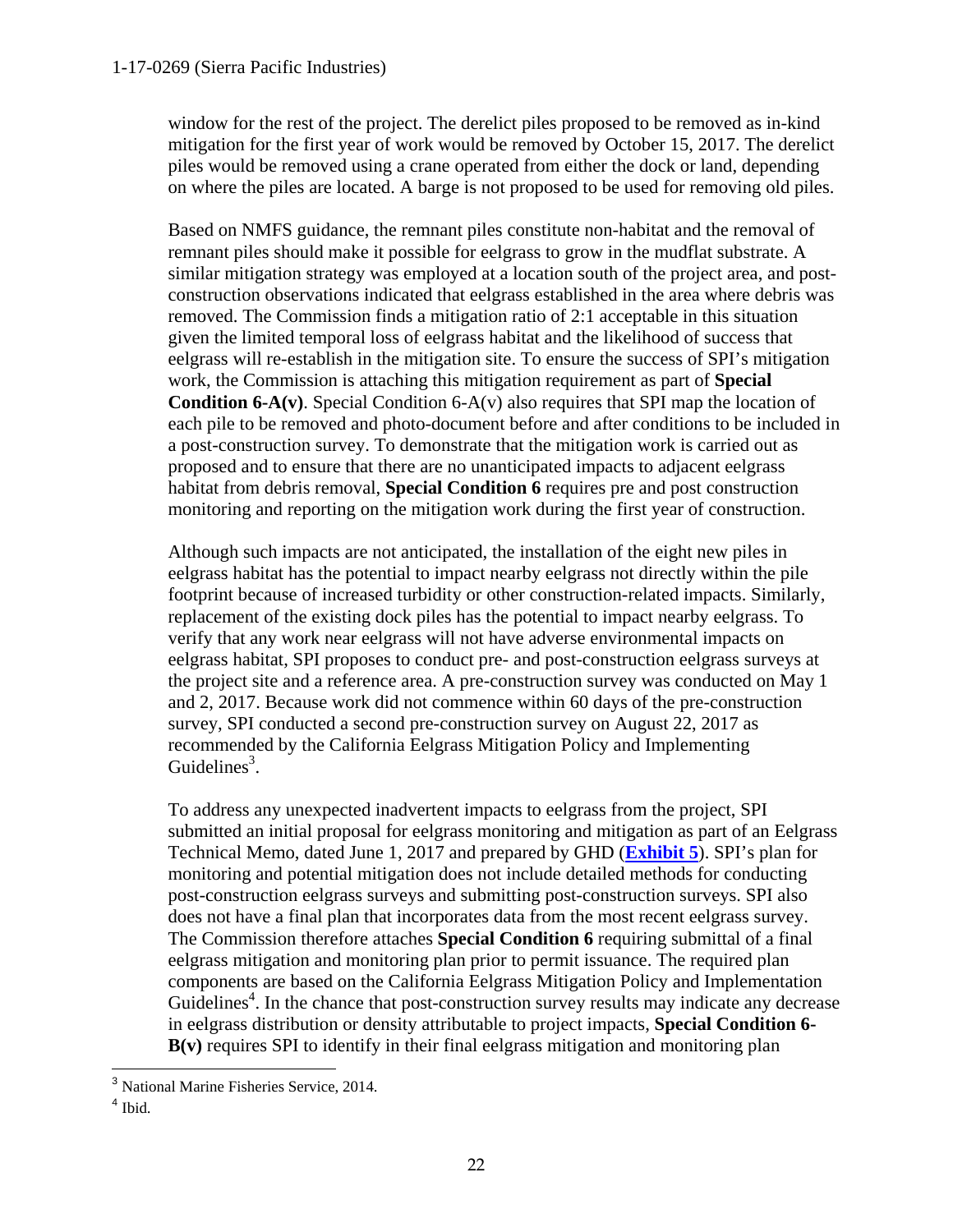additional derelict piles in adjacent tidelands that may be pulled for mitigation beyond the 16 piles currently proposed.

The proposed project involves replacement work for up to ten years, with a final completion year of 2027. To ensure that repair and maintenance activities associated with future pile replacement work do not impact eelgrass habitat, SPI proposes to complete pre-and post- construction surveys each year for any work that would occur within 5 meters of eelgrass habitat over the course of the ten-year pile replacement portion of the project. SPI proposes to minimize impacts to eelgrass during construction by not operating the barge in eelgrass habitat as included in **Special Condition 5-C(ii).** To ensure that all future pile replacement work is performed consistent with the requirements of the special conditions, **Special Condition 4** requires SPI to submit an annual dock repair plan prior to any work proposed for the construction year. **Special Condition 5-C** further describes the requirements for work proposed within 5 meters of eelgrass habitat. The Commission finds that as conditioned, the proposed pile removal and installation work will minimize its adverse environmental effects on eelgrass.

2. Construction-related impacts to biological productivity and quality of coastal waters The installation of new piles and the removal of existing piles within Humboldt Bay could result in sediments, debris, or hazardous materials entering coastal waters and impacting sensitive fish species, marine mammals, and their habitat, including the water quality of the estuary.

The project involves the removal and replacement of up to 82 pressure-treated and creosote timber piles. The removal of deteriorated treated piles could result in impacts to the water quality of Humboldt Bay if piles were to leach chemicals into the water. As previously mentioned, the applicant proposes to use steel piles coated with a fusion bonded epoxy designed for immersion in marine waters. Coated steel piles will be used for both the replacement pile work and for the new placement of eight piles. The use of coated steel piles instead of pressure-treated wood will prevent chemical leaching from the installation of new piles. The steel coating has been approved by the Commission's Water Quality Unit as safe to use in marine environments because the coating is durable and will not flake off over time compared to non-marine grade coatings.

Pile removal could also result in debris or hazardous materials entering coastal waters if pieces of pile were allowed to remain in the bay following removal. The applicant proposes a number of measures to minimize water quality impacts from the removal of old treated piles. These measures include the removal of the old treated piles. The applicant proposes to sample the removed piles for evidence of hazardous waste and to dispose of any hazardous waste to an appropriate treatment, storage, and disposal facility at a landfill authorized to accept chemically treated waste. The applicant proposes to move old piles to a designated staging area on land as they are removed in order to minimize the potential of pile debris entering the water. If any piles break off and are not removed in entirety, the applicant proposes to cut the piles below the mudline to minimize chemical leaching. **Special Condition 5** requires the permittee to implement these proposed BMPs for removal of pressure-treated wood. Given that (1) the applicant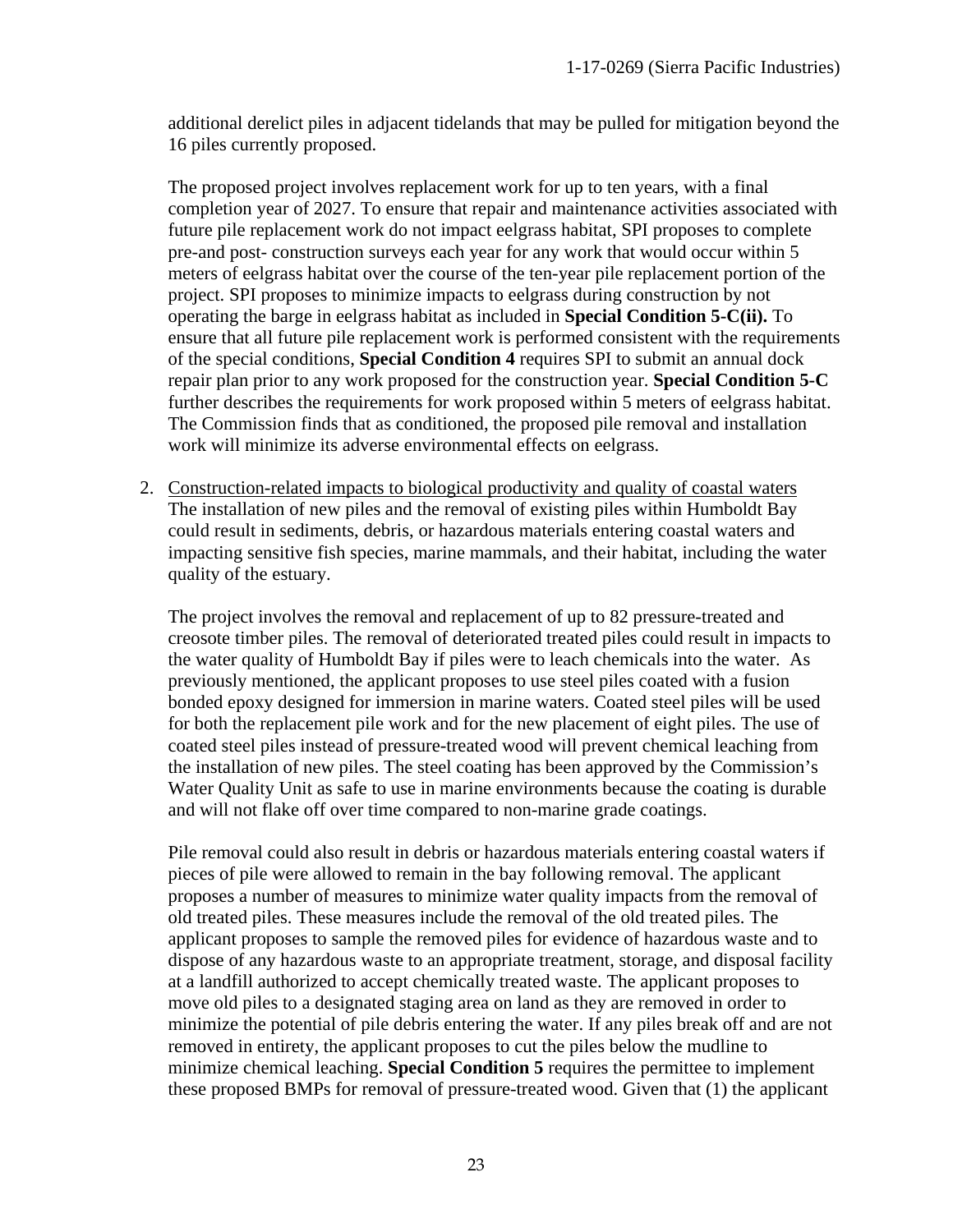#### 1-17-0269 (Sierra Pacific Industries)

proposes to use steel piles coated with a bonded epoxy rather than pressure-treated wood; and (2) that best management practices will be utilized in the removal, storage and disposal of old piles, the placement of steel piles and the removal of up to 82 pressuretreated timber piles is not expected to have an adverse impact on the water quality of Humboldt Bay. Therefore, the Commission finds that the proposed method of pile removal and installation work, as conditioned, provides feasible mitigation measures to minimize potential adverse impacts from the use of painted or coated piles in the marine environment.

Potential adverse impacts to the water quality of Humboldt Bay could also occur during the construction process if other hazardous materials or debris associated with project construction were to enter coastal waters. The applicant has proposed a number of best management practices to ensure that construction debris does not enter the water. Piles will be removed one at a time and will be placed in the containment area on land before removing the next pile. To prevent hazardous materials from entering the bay, the applicant proposes to provide training and equipment necessary to prevent and contain spills of oil or other hazardous materials. The applicant also proposes to use biodegradable hydraulic fluid for the vibratory driver. To ensure that the applicant complies with the aforementioned BMPs, the Commission attaches the BMPs and adds additional construction responsibilities as part of **Special Condition 4**.

As discussed above, the applicant proposed pile replacement work over a 10 year period. Although the applicant has coordinated with multiple agencies to identify a number of BMPs to minimize impacts to coastal resources, the best available science regarding measures to minimize impacts to coastal resources related to in-water construction work changes over time. For instance, since the SPI dock was originally constructed between 1965 and 1970, regulatory agencies have modified recommendations regarding the use of pressure-treated wood in marine environments, changing from creosote treatment to ACZA treatment, to recommendations that all treated wood be wrapped in order to minimize chemical leaching. The Commission should have the opportunity to reconsider measures to minimize impacts to coastal resources and to take into account new information over the ten year life of the project. Therefore, to protect sensitive coastal resources throughout the course of 10 years, the Commission attaches **Special Condition 3** limiting the length of repair and maintenance work authorized under this CDP to a period of five years from the date of Commission approval. One request for an additional five-year period of development authorization may be accepted, reviewed, and approved by the Executive Director for a maximum total of ten (10) years of development authorization, provided that the request would not substantively alter the project description and/or require modifications of conditions due to new information or technology or other changed circumstances.

The Commission finds that the proposed method of repair and maintenance and the proposed new development, as conditioned, provide feasible mitigation measures to minimize potential adverse environmental impacts of construction on water quality.

#### **Maintenance and Enhancement of Habitat Values**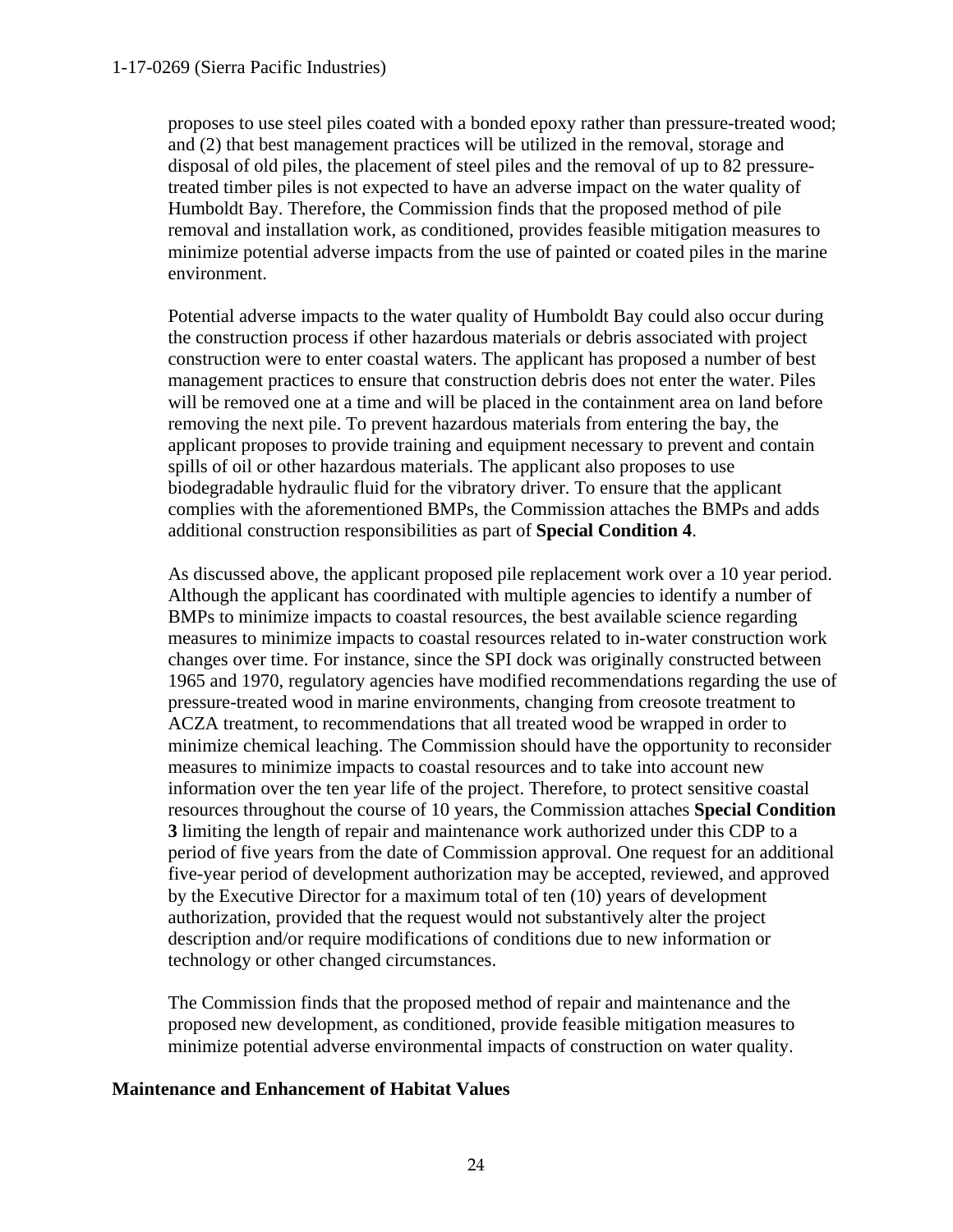The fourth test set forth by Section 30233 of the Coastal Act is that any approved dredging or filling of coastal waters must maintain or enhance the biological productivity and functional capacity of the habitat. Sections 30230 and 30231 also require that the biological productivity and the quality of coastal waters be maintained. As discussed in the above Findings, the conditions of the permit will ensure that the development will not have significant adverse impacts on Humboldt Bay species or their habitat. These conditions include Special Conditions 3-6 ensuring that the proposed development will avoid, minimize, and mitigate impacts to eelgrass, fish, and water quality. Therefore, the Commission finds that the development, as conditioned, will maintain the biological productivity and functional capacity of the habitat consistent with Sections 30230, 30231, and 30233.

#### **Conclusion**

In conclusion, the Commission finds that the method of proposed repair and maintenance as conditioned herein (1) uses the least environmentally damaging feasible alternative; (2) provides feasible mitigation measures to minimize adverse environmental effects; and (3) protects the biological productivity and the quality of coastal wetlands and waters, consistent with Sections 30230, 30231, and 30233 of the Coastal Act. In addition to the three findings above, the Commission finds that the new development as conditioned herein is an allowable use as it is required for a coastal-dependent port facility.

# <span id="page-24-0"></span>**H. VISUAL RESOURCES**

Section 30251 of the Coastal Act states that the scenic and visual qualities of coastal areas shall be considered and protected as a resource of public importance. The Section requires, in applicable part, that permitted development be sited and designed to protect views to and along the ocean and scenic coastal areas, to minimize the alteration of natural land forms, and to be visually compatible with the character of surrounding areas.

The proposed project is located on a waterfront property on Humboldt Bay and is visible from many vantage points in and around the bay. The site is located near similar port facilities and blends with the visual character of the surrounding area. The dock has existed since the 1970s, and the proposed project will not result in any expansion of the facility beyond the perimeter of the existing dock. Any visual impact from the proposed repairs of damaged and deteriorated components of the dock will be positive. Therefore the proposed pile installation development, as conditioned, will protect views to and along the bay and will be compatible with the coastal development industrial character of the waterfront, consistent with Section 30251 of the Coastal Act.

# <span id="page-24-1"></span>**I. ARCHAEOLOGICAL RESOURCES**

Section 30244 of the Coastal Act states:

 *Where development would adversely impact archeological or paleontological resources as identified by the State Historic Preservation Officer, reasonable mitigation measures shall be required.*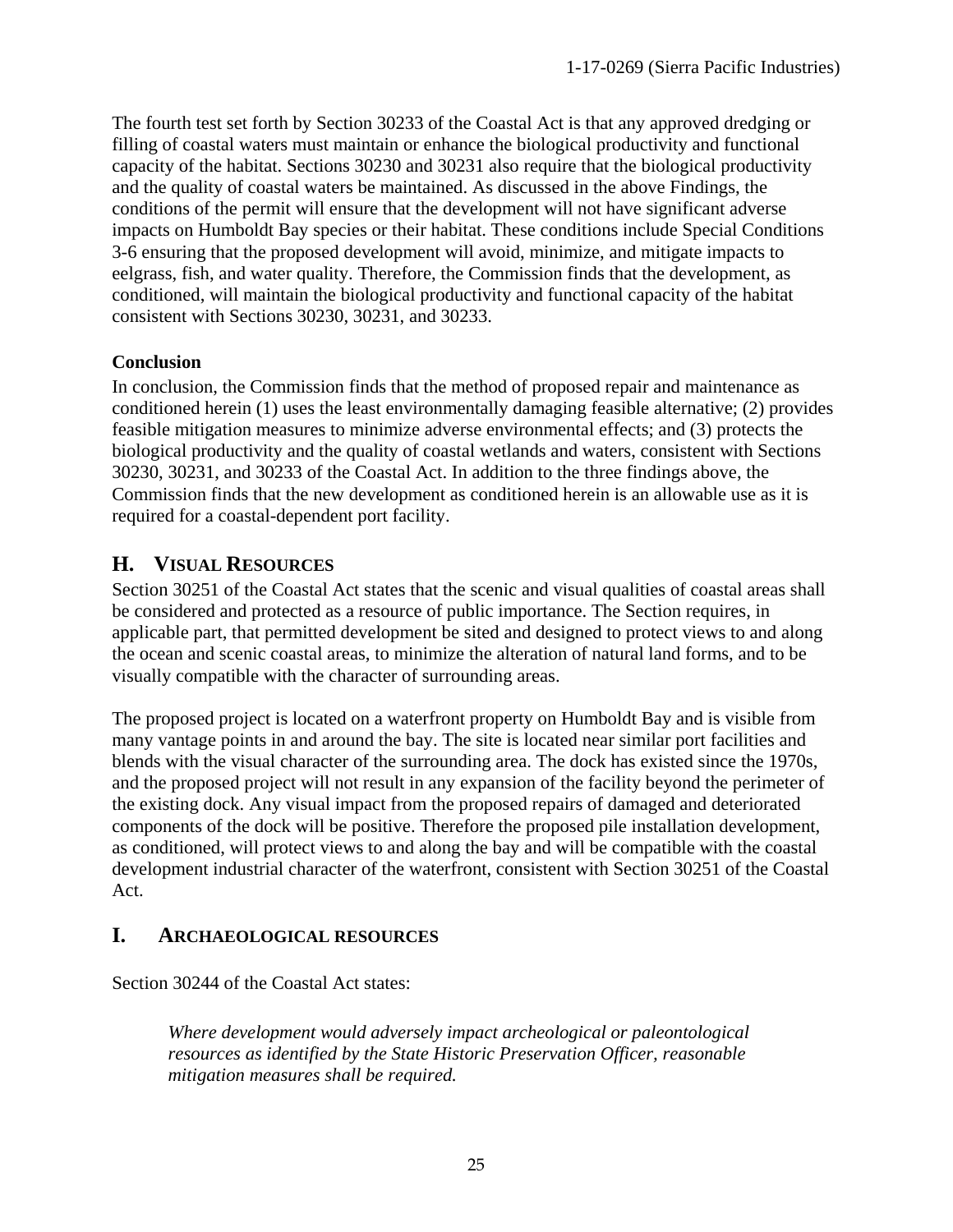#### 1-17-0269 (Sierra Pacific Industries)

The Wiyot, a Native American tribe, is known to have settled along the Humboldt County coast within the general vicinity of the subject property. The Wiyot had settlements extending from Little River near Trinidad to Bear River Ridge in Scotia. The three entities that represent the Wiyot tribe today include the Wiyot Tribe, the Bear River Band of Rohnerville Rancheria, and the Blue Lake Rancheria.

The proposed project involves disturbance of bay substrate for pile removal and installation purposes, and has the potential to disturb archaeological resources. Commission staff contacted the THPOs from the three entities of the Wiyot Tribe. THPOs from the Wiyot Tribe and from the Blue Lake Rancheria responded and requested that the Commission attach the Inadvertent Archaeological Discovery protocol as a condition to this project. To ensure protection of any cultural resources that may be discovered at the site during construction of the proposed project, the Commission attaches **Special Condition 7.** This special condition requires that if an area of cultural deposits is discovered during the course of the project, all construction must cease and a qualified cultural resource specialist, in conjunction with the Wiyot Tribe, the Bear River Band of Rohnerville Rancheria, and the Blue Lake Rancheria THPOs, must analyze the significance of the find. To recommence construction following discovery of cultural deposits, the applicant is required to submit a supplementary archaeological plan for the review and approval of the Executive Director, who determines whether the changes are de minimis in nature and scope, or whether an amendment to this permit is required.

Therefore, the Commission finds that the proposed method of repair and maintenance and the new development, as conditioned, is consistent with Coastal Act Section 30244.

### <span id="page-25-0"></span>**J. PUBLIC ACCESS**

Section 30210 of the Coastal Act requires that maximum public access shall be provided consistent with public safety needs and the need to protect natural resource areas from overuse. Section 30212 of the Coastal Act requires that access from the nearest public roadway to the shoreline be provided in new development projects, except where it is inconsistent with public safety, military security, or protection of fragile coastal resources, or where adequate access exists nearby. Section 30211 of the Coastal Act requires that development not interfere with the public's right to access gained by use or legislative authorization. Section 30214 of the Coastal Act provides that the public access policies of the Coastal Act shall be implemented in a manner that takes into account the capacity of the site and the fragility of natural resources in the area. In applying Sections 30210, 30211, 30212, and 30214, the Commission is also limited by the need to show that any denial of a permit application based on these sections or any decision to grant a permit subject to special conditions requiring public access is necessary to avoid or offset a project's adverse impact on existing or potential access.

The proposed dock repairs would not adversely affect public access. The repairs would not displace any existing public access facilities, as the project would simply maintain an existing dock facility that is located in a secured area where no public access currently exists. In addition, the project would not increase the demand for public access facilities, as it would involve no expansion of use, would not increase population density in the area, and would not otherwise draw more people to the waterfront. Therefore, the Commission does not find it necessary to require that public access be provided as a result of the proposed project. Furthermore, lateral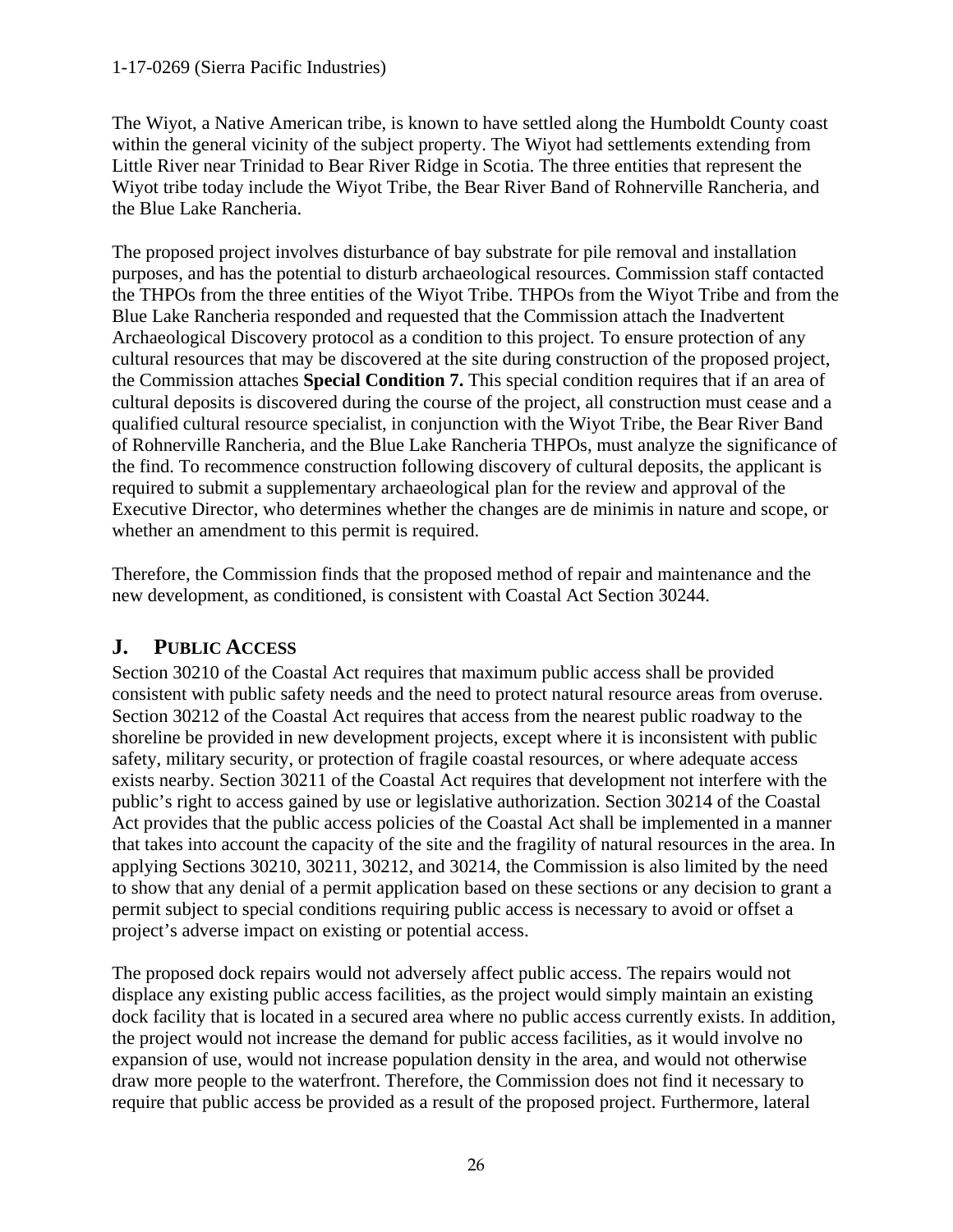access on the subject industrial parcel would be inconsistent with public safety needs and the security and operational needs of the oil storage facility.

The proposed project involves the removal of numerous piles from the bay. If the piles are only partially removed, or broken off during removal and left in the water, they could pose a safety and navigation hazard to boaters and other bay users. Therefore, to avoid adverse impact to public access and recreation on the bay from hazardous piles, the Commission attaches **Special Condition 5-D** to ensure that all piles that cannot be removed in their entirety are cut off onefoot below the mudline. The Commission thus finds that the proposed method of repair and maintenance and the new development, as conditioned, will not have any significant adverse effects on public access, and is consistent with the requirements of Coastal Act Sections 30210, 30211, 30212, and 30214.

# <span id="page-26-0"></span>**K. CALIFORNIA ENVIRONMENTAL QUALITY ACT (CEQA)**

The Humboldt Bay Harbor, Recreation and Conservation District served as the lead agency for the project for CEQA purposes. The Harbor District filed a notice of exemption for the project on September 22, 2016 pursuant to Section 15301 of the CEQA Guidelines (Existing Facilities), which exempts the repair of existing structures involving negligible or no expansion of use.

Section 13906 of the Commission's administrative regulation requires Coastal Commission approval of CDP applications to be supported by a finding showing the application, as modified by any conditions of approval, is consistent with any applicable requirements of the California Environmental Quality Act (CEQA). Section 21080.5(d)(2)(A) of CEQA prohibits a proposed development from being approved if there are any feasible alternatives or feasible mitigation measures available, which would substantially lessen any significant adverse effect the proposed development may have on the environment.

The Commission incorporates its findings on Coastal Act consistency at this point as if set forth in full. As discussed above, the proposed project has been conditioned to be consistent with the policies of the Coastal Act. No public comments were received prior to preparation of the staff report. As specifically discussed in these above findings, which are hereby incorporated by reference, mitigation measures that will minimize or avoid all significant adverse environmental impacts have been required. As conditioned, there are no other feasible alternatives or feasible mitigation measures available which would substantially lessen any significant adverse impacts which the activity may have on the environment. Therefore, the Commission finds that the proposed project, as conditioned to mitigate the identified impacts, can be found consistent with the requirements of the Coastal Act to conform to CEQA.